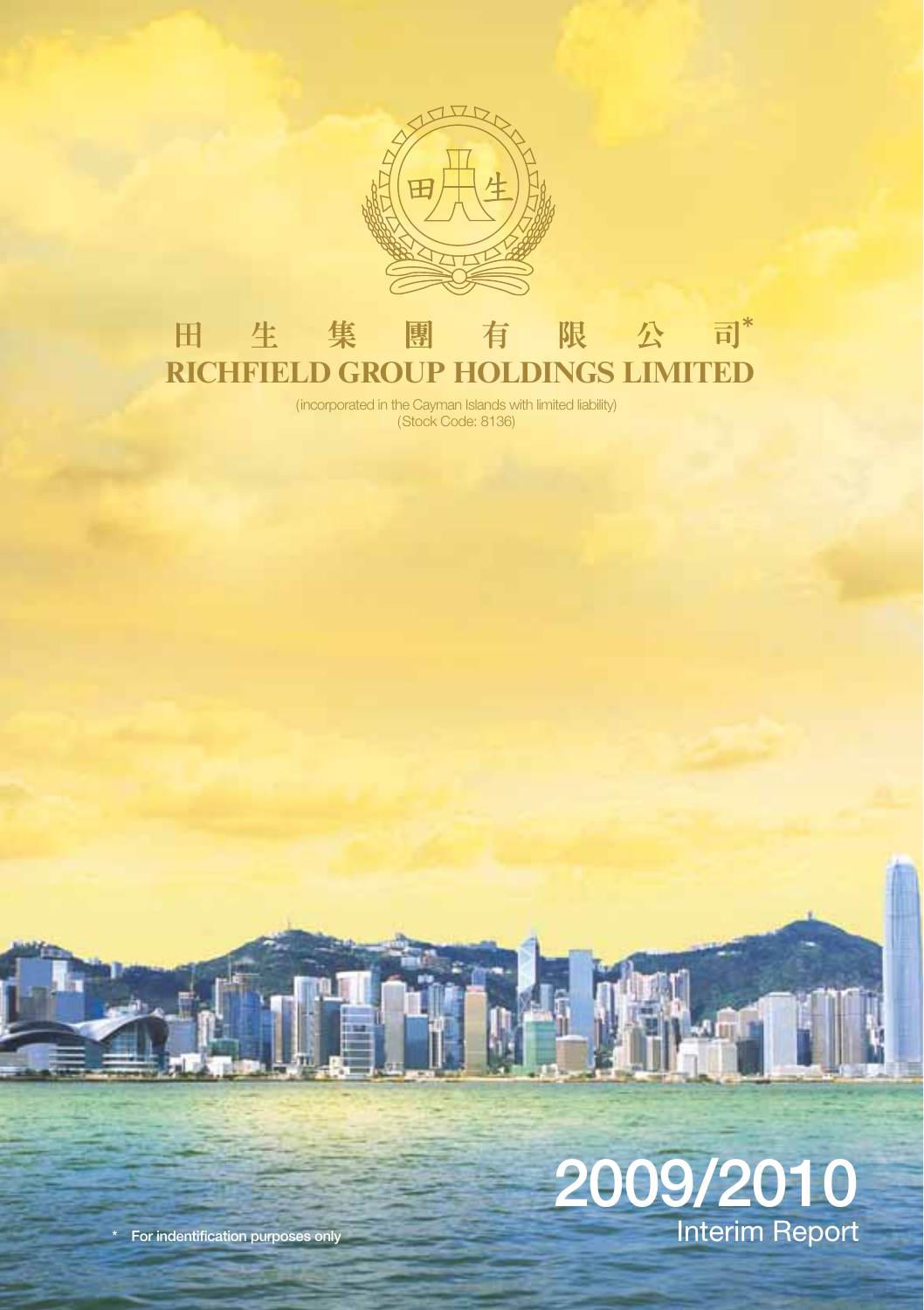### **CHARACTERISTICS OF THE GROWTH ENTERPRISE MARKET ("GEM") OF THE STOCK EXCHANGE OF HONG KONG LIMITED (THE "STOCK EXCHANGE")**

**GEM has been positioned as a market designed to accommodate companies to which a higher investment risk may be attached than other companies listed on the Stock Exchange. Prospective investors should be aware of the potential risks of investing in such companies and should make the decision to invest only after due and careful consideration. The greater risk profile and other characteristics of GEM mean that it is a market more suited to professional and other sophisticated investors.**

**Given the emerging nature of companies listed on GEM, there is a risk that securities traded on GEM may be more susceptible to high market volatility than securities traded on the Main Board and no assurance is given that there will be a liquid market in the securities traded on GEM.**

*Hong Kong Exchanges and Clearing Limited and the Stock Exchange take no responsibility for the contents of this report, make no representation as to its accuracy or completeness and expressly disclaim any liability whatsoever for any loss howsoever arising from or in reliance upon the whole or any part of the contents of this report.*

*This report, for which the directors of Richfield Group Holdings Limited collectively and individually accept full responsibility, includes particulars given in compliance with the Rules Governing the* Listing of Securities on GEM of the Stock Exchange (the "GEM Listing Rules") for the purpose of *giving information with regard to Richfield Group Holdings Limited. The directors, having made all reasonable enquiries, confirm that, to the best of their knowledge and belief: (1) the information contained in this report is accurate and complete in all material respects and not misleading; (2) there are no other matters the omission of which would make any statement in this report misleading; and (3) all opinions expressed in this report have been arrived at after due and careful consideration and are founded on bases and assumptions that are fair and reasonable.*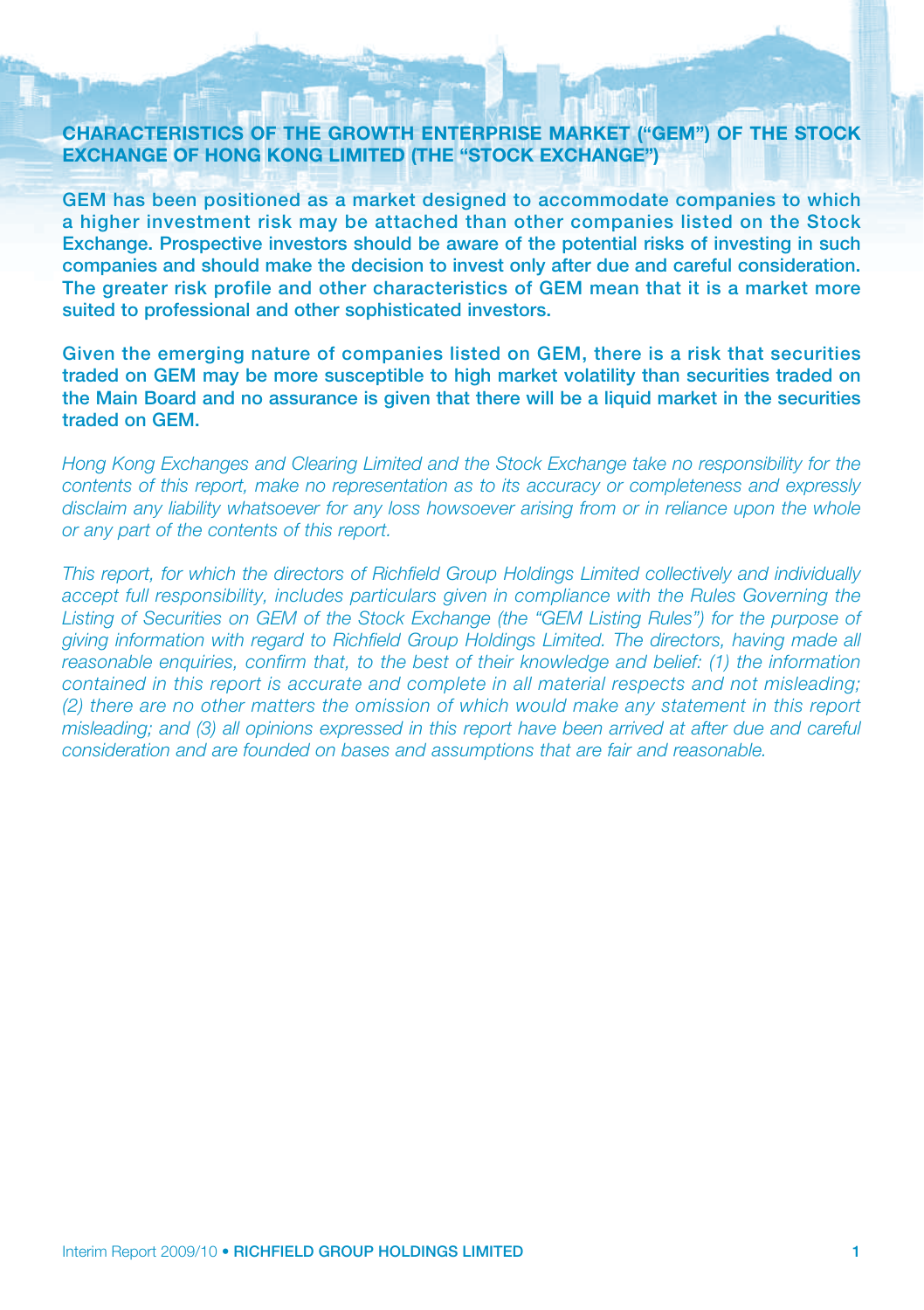# **INTERIM RESULTS**

The board of directors (the "Board") of Richfield Group Holdings Limited (the "Company") herein presents the unaudited consolidated results of the Company and its subsidiaries (collectively referred to as the "Group") for the three months and six months ended 31 December 2009 together with the comparative unaudited figures for the corresponding periods in 2008 as follows:

# **UNAUDITED CONDENSED CONSOLIDATED INCOME STATEMENT**

*For the three months and six months ended 31 December 2009*

|                                                                                                |                | <b>Six months ended</b><br>31 December |                                        | Three months ended<br>31 December      |                                        |  |
|------------------------------------------------------------------------------------------------|----------------|----------------------------------------|----------------------------------------|----------------------------------------|----------------------------------------|--|
|                                                                                                | <b>Notes</b>   | 2009<br>(Unaudited)<br><b>HK\$'000</b> | 2008<br>(Unaudited)<br><b>HK\$'000</b> | 2009<br>(Unaudited)<br><b>HK\$'000</b> | 2008<br>(Unaudited)<br><b>HK\$'000</b> |  |
| <b>Continuing operations</b>                                                                   |                |                                        |                                        |                                        |                                        |  |
| <b>REVENUE</b>                                                                                 | $\overline{4}$ | 130,541                                | 39,648                                 | 108,283                                | 20,292                                 |  |
| Cost of sales                                                                                  |                | (51,061)                               | (19, 974)                              | (38, 892)                              | (9,832)                                |  |
| <b>Gross profit</b>                                                                            |                | 79,480                                 | 19,674                                 | 69,391                                 | 10,460                                 |  |
| Other income<br>Selling and distribution expenses<br>Administrative expenses                   | 4              | 831<br>(1, 473)<br>(18, 285)           | 2,003<br>(1, 321)<br>(10, 370)         | 125<br>(699)<br>(15, 729)              | 1,177<br>(596)<br>(4,212)              |  |
| <b>OPERATING PROFIT</b><br><b>Finance costs</b>                                                |                | 60,553<br>(1)                          | 9,986                                  | 53,088<br>(1)                          | 6,829                                  |  |
| PROFIT BEFORE INCOME TAX<br>Income tax expense                                                 | 5<br>6         | 60.552<br>(10,600)                     | 9.986<br>(2,986)                       | 53,087<br>(9,300)                      | 6.829<br>(1,602)                       |  |
| Profit for the period from<br>continuing operations                                            |                | 49,952                                 | 7,000                                  | 43,787                                 | 5,227                                  |  |
| <b>Discontinued operations</b><br>Profit for the period from<br>discontinued operations        | 7              | 788                                    |                                        | 788                                    |                                        |  |
| <b>PROFIT ATTRIBUTABLE TO</b><br><b>OWNERS OF THE COMPANY</b>                                  |                | 50,740                                 | 7,000                                  | 44,575                                 | 5,227                                  |  |
| <b>DIVIDENDS</b>                                                                               | 8              | (10, 718)                              |                                        | (10, 718)                              |                                        |  |
| <b>EARNINGS PER SHARE</b><br><b>FOR PROFIT ATTRIBUTABLE TO</b><br><b>OWNERS OF THE COMPANY</b> | 9              |                                        |                                        |                                        |                                        |  |
| <b>Basic</b><br>- Continuing operations                                                        |                | HK1.71 cents                           | HK0.23 cent                            | HK1.50 cents                           | HK0.18 cent                            |  |
| - Discontinued operations                                                                      |                | HK0.02 cent                            | <b>NIL</b>                             | HK0.02 cent                            | <b>NIL</b>                             |  |
| <b>Diluted</b>                                                                                 |                | N/A                                    | N/A                                    | N/A                                    | N/A                                    |  |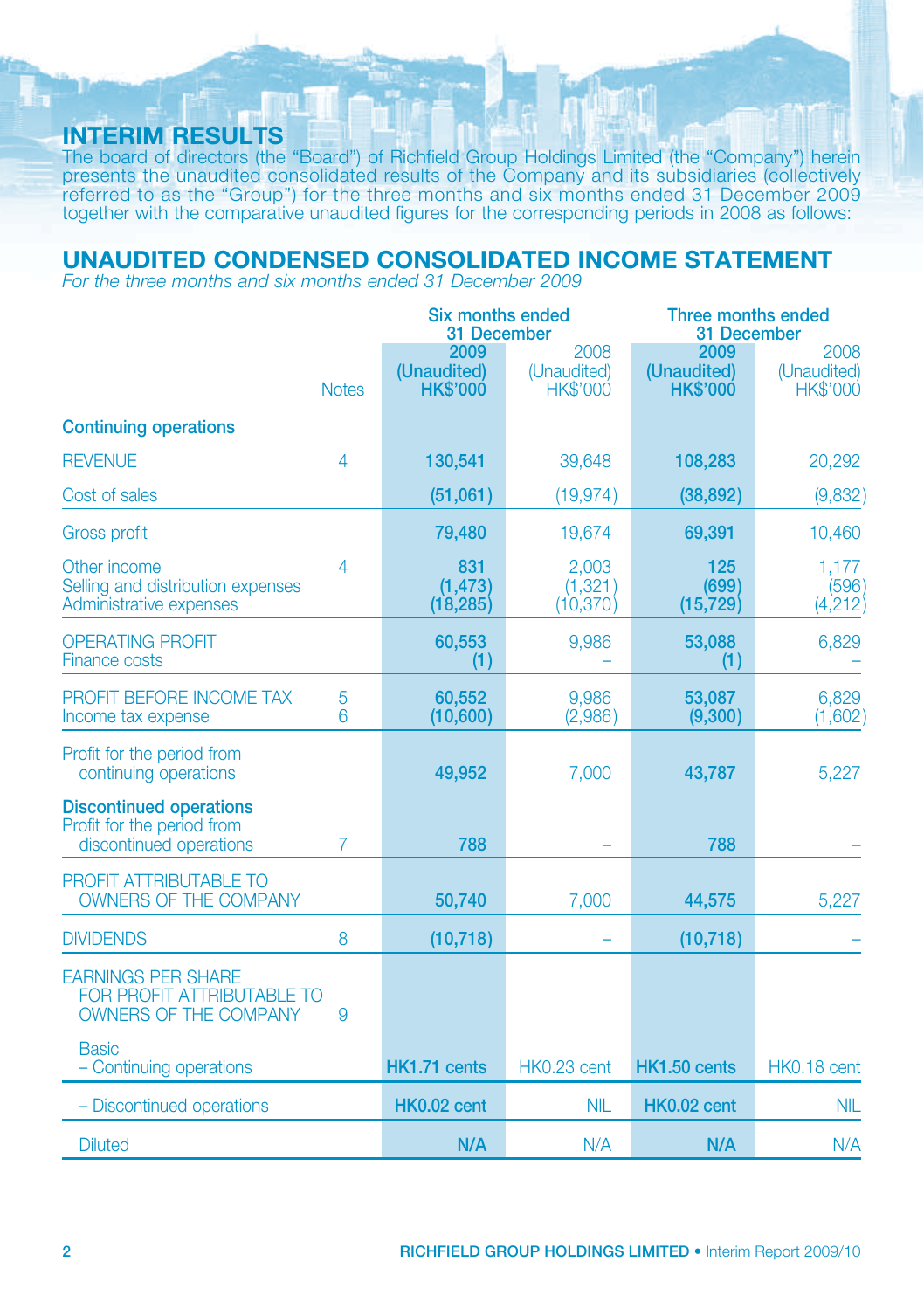# **UNAUDITED CONDENSED CONSOLIDATED STATEMENT OF COMPREHENSIVE INCOME**

*For the three months and six months ended 31 December 2009*

|                                                                                                    |                                        | Six months ended                       | Three months ended                     |                                        |  |
|----------------------------------------------------------------------------------------------------|----------------------------------------|----------------------------------------|----------------------------------------|----------------------------------------|--|
|                                                                                                    |                                        | 31 December                            | 31 December                            |                                        |  |
|                                                                                                    | 2009<br>(Unaudited)<br><b>HK\$'000</b> | 2008<br>(Unaudited)<br><b>HK\$'000</b> | 2009<br>(Unaudited)<br><b>HK\$'000</b> | 2008<br>(Unaudited)<br><b>HK\$'000</b> |  |
| <b>Profit for the period</b>                                                                       | 50,740                                 | 7.000                                  | 44,575                                 | 5,227                                  |  |
| Other comprehensive income<br>Net fair value gain/(loss) on<br>available-for-sale financial assets | 66,552                                 | (9,050)                                | 49,640                                 | (7, 149)                               |  |
| Total other comprehensive income/(loss)<br>for the period                                          | 66,552                                 | (9,050)                                | 49,640                                 | (7, 149)                               |  |
| Total comprehensive income/(loss)<br>attributable to:<br>Owners of the Company                     | 117,292                                | (2,050)                                | 94.215                                 | (1,922)                                |  |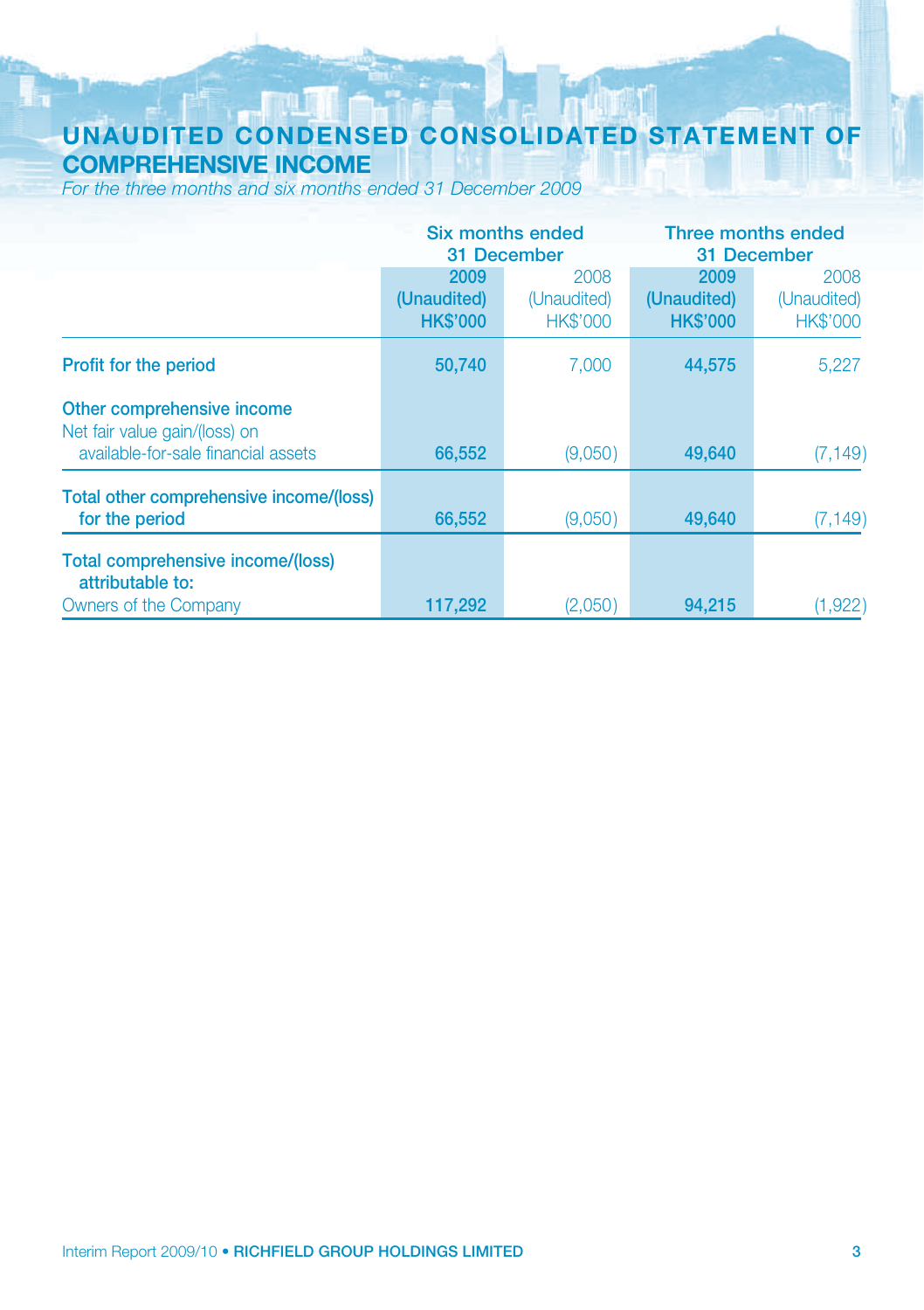# **UNAUDITED CONDENSED CONSOLIDATED BALANCE SHEET**

*As at 31 December 2009*

|                                                                                                                                                                           |              | As at<br><b>31 December</b><br>2009 | As at<br>30 June<br>2009 |
|---------------------------------------------------------------------------------------------------------------------------------------------------------------------------|--------------|-------------------------------------|--------------------------|
|                                                                                                                                                                           | <b>Notes</b> | (Unaudited)<br><b>HK\$'000</b>      | (Audited)<br>HK\$'000    |
| <b>ASSETS AND LIABILITIES</b>                                                                                                                                             |              |                                     |                          |
| <b>Non-current assets</b><br>Property, plant and equipment<br>Leasehold land<br>Goodwill                                                                                  | 10           | 9,115<br>17,373<br>474,000          | 1,457<br>474,000         |
| Available-for-sale financial assets<br>Rental and sundry deposits<br>Long term trade receivables                                                                          | 11<br>12     | 99,816<br>267<br>730                | 28,612<br>205<br>730     |
|                                                                                                                                                                           |              | 601,301                             | 505,004                  |
| <b>Current assets</b><br>Properties held for trading<br><b>Trade receivables</b><br>Prepayments, deposits and other receivables<br>Financial assets at fair value through | 12           | 27,170<br>49,192<br>3,594           | 40,973<br>4,466<br>2,875 |
| profit or loss<br><b>Restricted bank deposits</b><br>Cash and bank balances                                                                                               | 13           | 3,065<br>47,827<br>257,873          | 3,002<br>247,131         |
|                                                                                                                                                                           |              | 388,721                             | 298,447                  |
| <b>Current liabilities</b><br><b>Trade payables</b><br>Accrued expenses and other payables<br><b>Taxes payable</b>                                                        | 14           | 1,293<br>72,279<br>21,999           | 1,994<br>1,859<br>11,721 |
|                                                                                                                                                                           |              | 95,571                              | 15,574                   |
| <b>Net current assets</b>                                                                                                                                                 |              | 293,150                             | 282,873                  |
| <b>Net assets</b>                                                                                                                                                         |              | 894,451                             | 787,877                  |
| <b>EQUITY</b><br><b>Equity attributable to owners</b><br>of the Company                                                                                                   |              |                                     |                          |
| Share capital<br><b>Reserves</b>                                                                                                                                          | 15           | 29,285<br>865,166                   | 29,285<br>758,592        |
| <b>Total Equity</b>                                                                                                                                                       |              | 894,451                             | 787,877                  |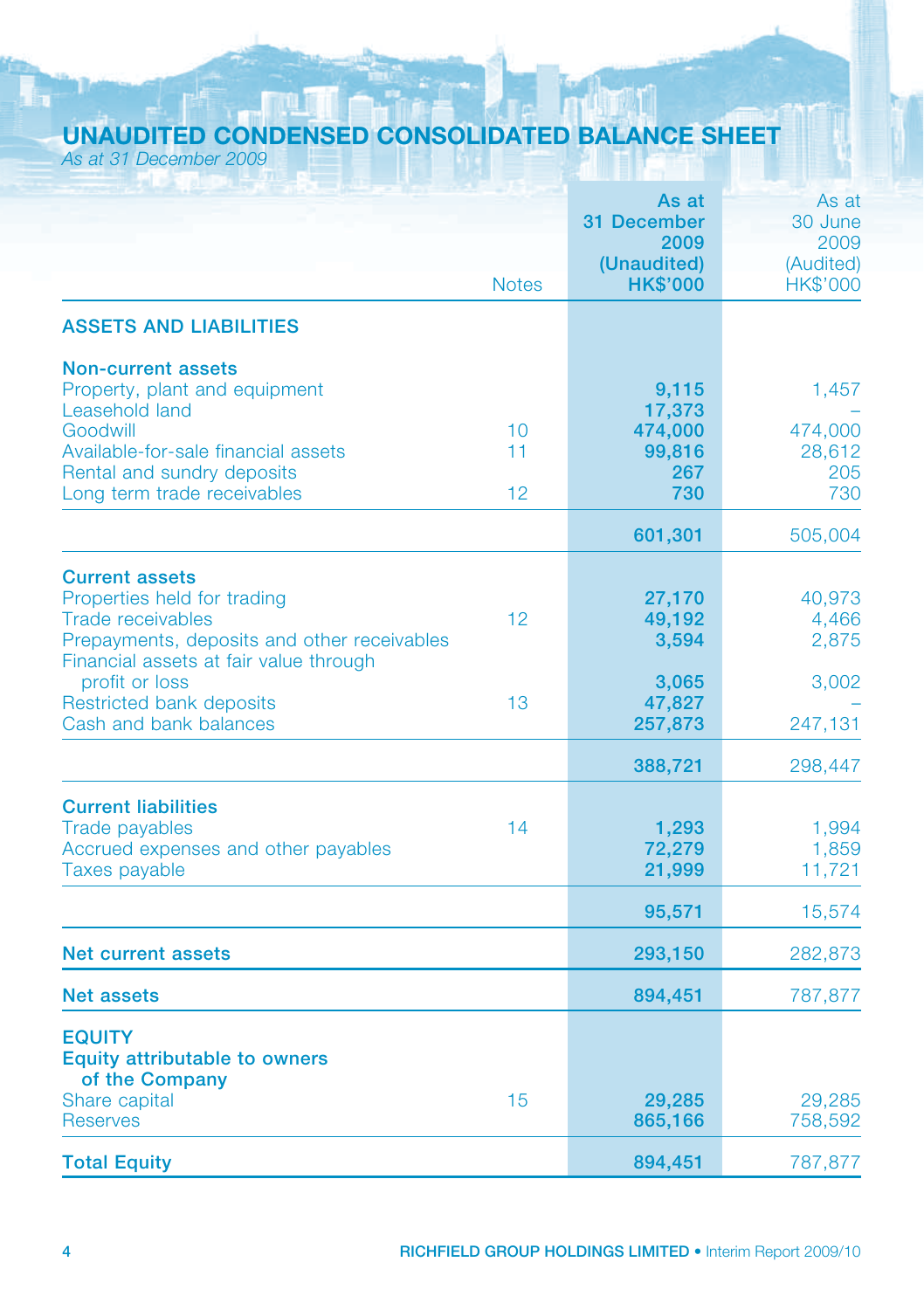# **UNAUDITED CONDENSED CONSOLIDATED CASH FLOW STATEMENT**

*For the six months ended 31 December 2009*

|                                                                                | Six months ended<br>31 December        |                                        |  |
|--------------------------------------------------------------------------------|----------------------------------------|----------------------------------------|--|
|                                                                                | 2009<br>(Unaudited)<br><b>HK\$'000</b> | 2008<br>(Unaudited)<br><b>HK\$'000</b> |  |
| Net cash inflow from operating activities                                      | 51,629                                 | 5,899                                  |  |
| Net cash (outflow)/inflow from investing activities                            | (30, 169)                              | 22,041                                 |  |
| Net cash outflow from financing activities                                     | (10, 718)                              | (20, 997)                              |  |
| <b>NET INCREASE IN CASH AND</b><br><b>CASH EQUIVALENTS</b>                     | 10,742                                 | 6,943                                  |  |
| Cash and cash equivalents at beginning of period                               | 247,131                                | 203,782                                |  |
| CASH AND CASH EQUIVALENTS AT END OF PERIOD                                     | 257,873                                | 210,725                                |  |
| ANALYSIS OF BALANCES OF CASH<br>AND CASH EQUIVALENTS<br>Cash and bank balances | 257,873                                | 210.725                                |  |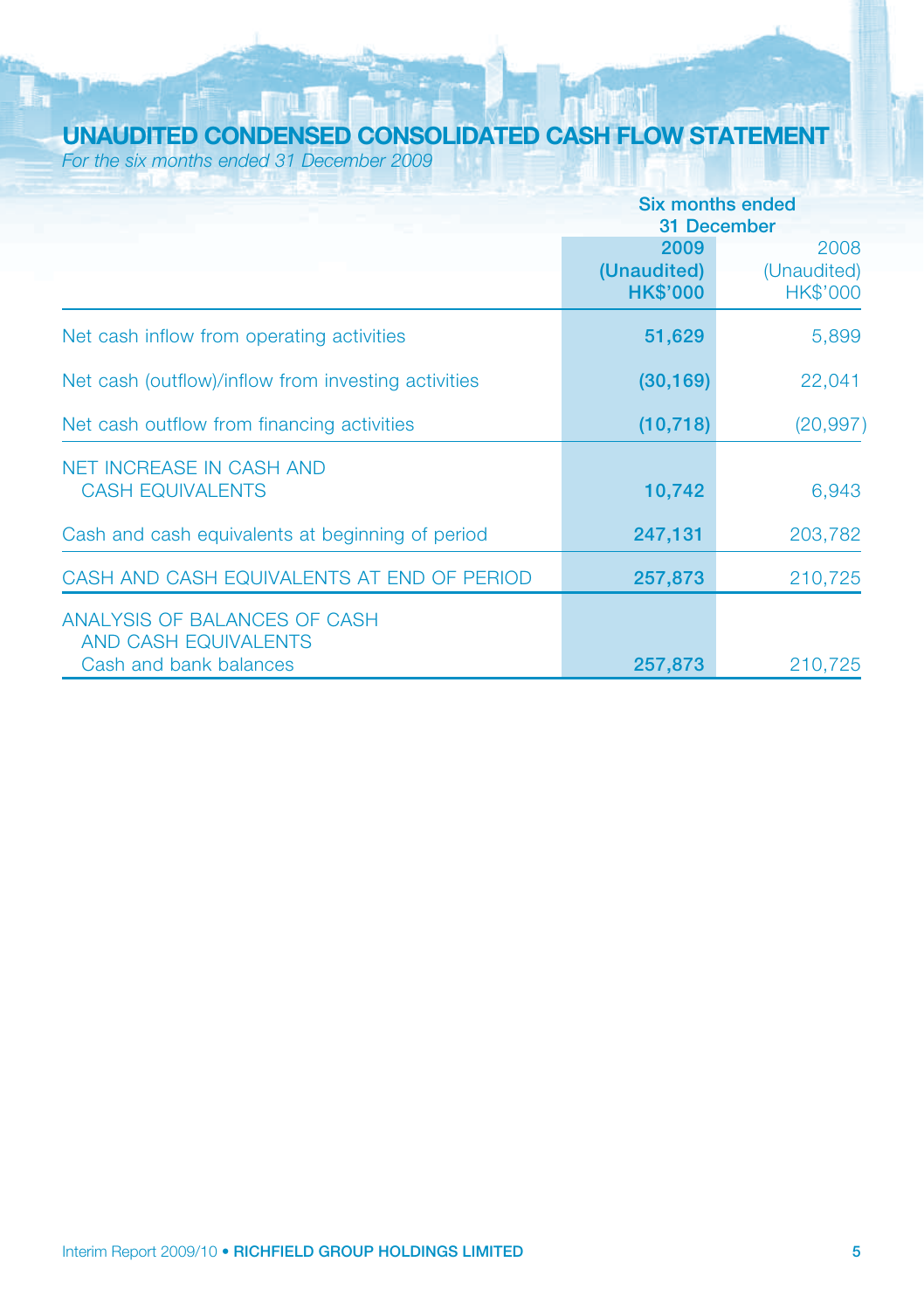# **UNAUDITED CONSOLIDATED STATEMENT OF CHANGES IN EQUITY**

*For the six months ended 31 December 2009*

|                                 |                 | <b>Share</b>    |                 |                 |                 |
|---------------------------------|-----------------|-----------------|-----------------|-----------------|-----------------|
|                                 | <b>Share</b>    | premium         | Revaluation     | Retained        |                 |
|                                 | capital         | account         | reserve         | profits         | Total           |
|                                 | (Unaudited)     | (Unaudited)     | (Unaudited)     | (Unaudited)     | (Unaudited)     |
|                                 | <b>HK\$'000</b> | <b>HK\$'000</b> | <b>HK\$'000</b> | <b>HK\$'000</b> | <b>HK\$'000</b> |
| At 1 July 2008                  | 29,285          | 747.769         |                 | 12,699          | 789,753         |
| Profit for the period           |                 |                 |                 | 7,000           | 7,000           |
| Other comprehensive loss        |                 |                 | (9,050)         |                 | (9,050)         |
| <b>Total comprehensive</b>      |                 |                 |                 |                 |                 |
| income/(loss) for the period    |                 |                 | (9,050)         | 7,000           | (2,050)         |
| Dividend paid                   |                 | (20, 997)       |                 |                 | (20, 997)       |
| <b>Transactions with owners</b> |                 | (20, 997)       |                 |                 | (20, 997)       |
| At 31 December 2008             | 29,285          | 726,772         | (9,050)         | 19,699          | 766,706         |

|                                                                  | <b>Share</b><br>capital<br>(Unaudited)<br><b>HK\$'000</b> | <b>Share</b><br>premium<br>account<br>(Unaudited)<br><b>HK\$'000</b> | <b>Revaluation</b><br>reserve<br>(Unaudited)<br><b>HK\$'000</b> | <b>Retained</b><br>profits<br>(Unaudited)<br><b>HK\$'000</b> | <b>Total</b><br>(Unaudited)<br><b>HK\$'000</b> |
|------------------------------------------------------------------|-----------------------------------------------------------|----------------------------------------------------------------------|-----------------------------------------------------------------|--------------------------------------------------------------|------------------------------------------------|
| At 1 July 2009                                                   | 29,285                                                    | 726,772                                                              | 3,444                                                           | 28,376                                                       | 787,877                                        |
| Profit for the period<br>Other comprehensive income<br>(note 11) |                                                           |                                                                      | 66,552                                                          | 50,740                                                       | 50,740<br>66,552                               |
| <b>Total comprehensive</b><br>income for the period              |                                                           |                                                                      | 66,552                                                          | 50,740                                                       | 117,292                                        |
| Dividend paid                                                    |                                                           | (10, 718)                                                            |                                                                 |                                                              | (10, 718)                                      |
| <b>Transactions with owners</b>                                  |                                                           | (10, 718)                                                            |                                                                 |                                                              | (10, 718)                                      |
| At 31 December 2009                                              | 29,285                                                    | 716,054                                                              | 69.996                                                          | 79,116                                                       | 894,451                                        |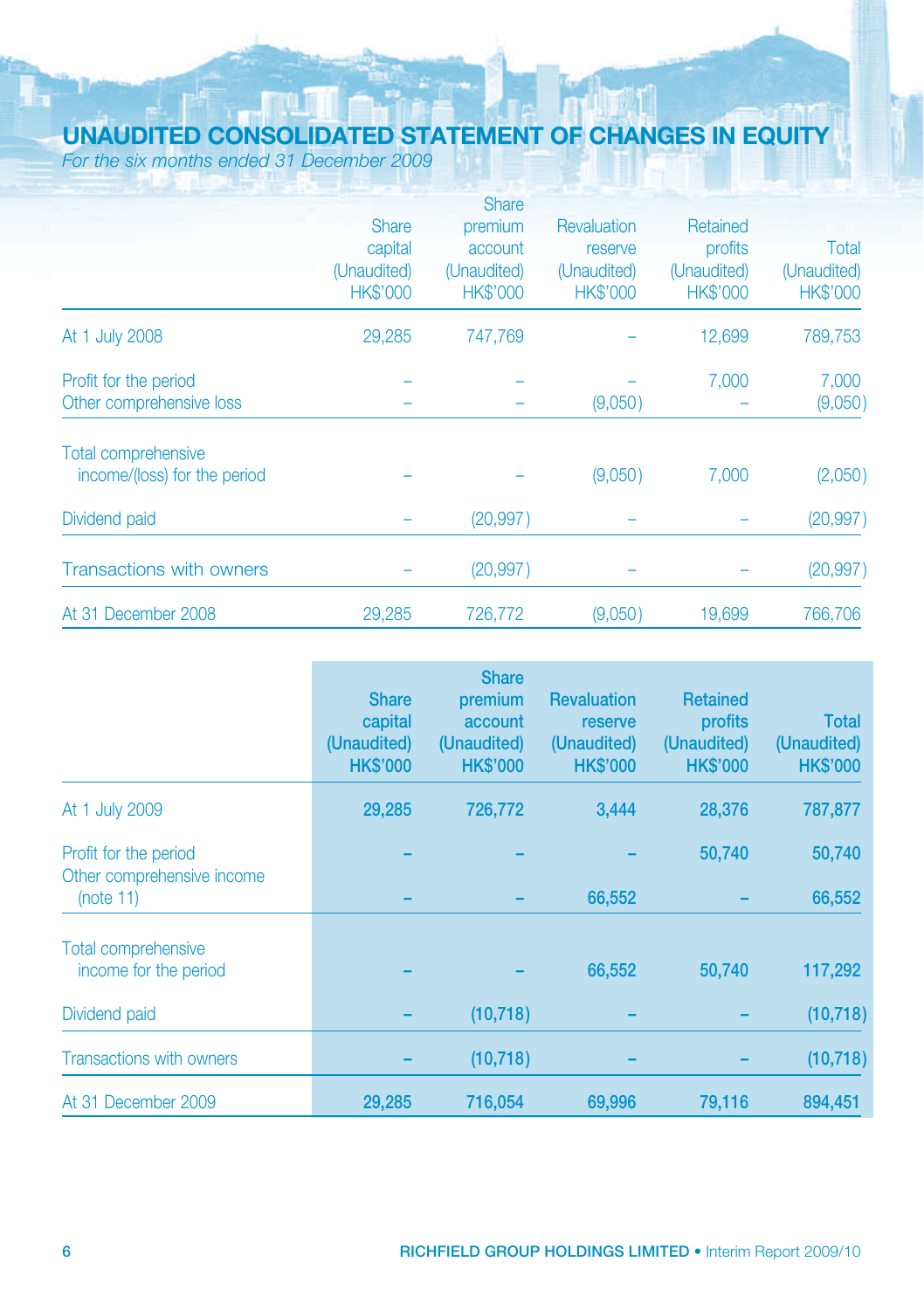# **NOTES TO UNAUDITED CONDENSED CONSOLIDATED FINANCIAL STATEMENTS**

### *1. GENERAL INFORMATION*

Richfield Group Holdings Limited (the "Company") was incorporated in the Cayman Islands on 10 January 2002 as an exempted company with limited liability under the Companies Law (2001 Second Revision) of the Cayman Islands. The address of its registered office is Cricket Square, Hutchins Drive, P.O. Box 2681, Grand Cayman KY1-1111, Cayman Islands and its principal place of business is Unit 1209, 12th Floor, Silvercord Tower 2, 30 Canton Road, Tsim Sha Tsui, Hong Kong. The Company's shares are listed on The Growth Enterprise Market ("GEM") of The Stock Exchange of Hong Kong Limited (the "Stock Exchange").

The principal activity of the Company is investment holding. The subsidiaries (together with the Company referred to as the "Group") are principally engaged in provision of property brokerage services, provision of schemes for property consolidation, assembly and redevelopment and property trading in Hong Kong (the "Property Assembly and Brokerage Business"). The Group has suspended the businesses of trading of recycled computers from 1 September 2009. The business of trading of bags and accessories was disposed of to an independent third party on 13 November 2009.

### *2. BASIS OF PREPARATION AND PRINCIPAL ACCOUNTING POLICIES*

### **Basis of preparation**

The unaudited condensed consolidated interim financial statements of the Group for the six months ended 31 December 2009 (the "Condensed Financial Report") have been prepared in accordance with Hong Kong Accounting Standard ("HKAS") 34 "Interim Financial Reporting" issued by the Hong Kong Institute of Certified Public Accountants (the "HKICPA") and the applicable disclosure requirements of the Rules Governing the Listing of Securities on the GEM of the Stock Exchange.

The Condensed Financial Report should be read in conjunction with the annual financial statements of the Company for the 15 months ended 30 June 2009 (the "2009 Annual Financial Statements").

The preparation of the Condensed Financial Report in conformity with HKAS 34 requires management to make judgements, estimates and assumptions that affect the application of policies and reported amounts of assets and liabilities, income and expenses on a year to date basis. Actual results may differ from these estimates.

The Condensed Financial Report have been prepared under the historical cost convention, except for financial assets at fair value through profit or loss and available-for-sale financial assets which are stated at fair value.

The Condensed Financial Report are presented in Hong Kong Dollars ("HK\$") which is also the functional currency of the Company and all values are rounded to the nearest thousands ("HK\$'000") unless otherwise stated.

*Principal accounting policies* The accounting policies and methods of computation adopted in the preparation of the Condensed Financial Report are consistent with those adopted in the 2009 Annual Financial Statements, except for in the current period, the Group has applied for the first time the new standards, amendments and interpretations issued by the HKICPA in which HKFRS 1 (Revised 2007) Presentation of financial statements is relevant to and effective for the Group's financial statements for the annual period beginning on 1 July 2009.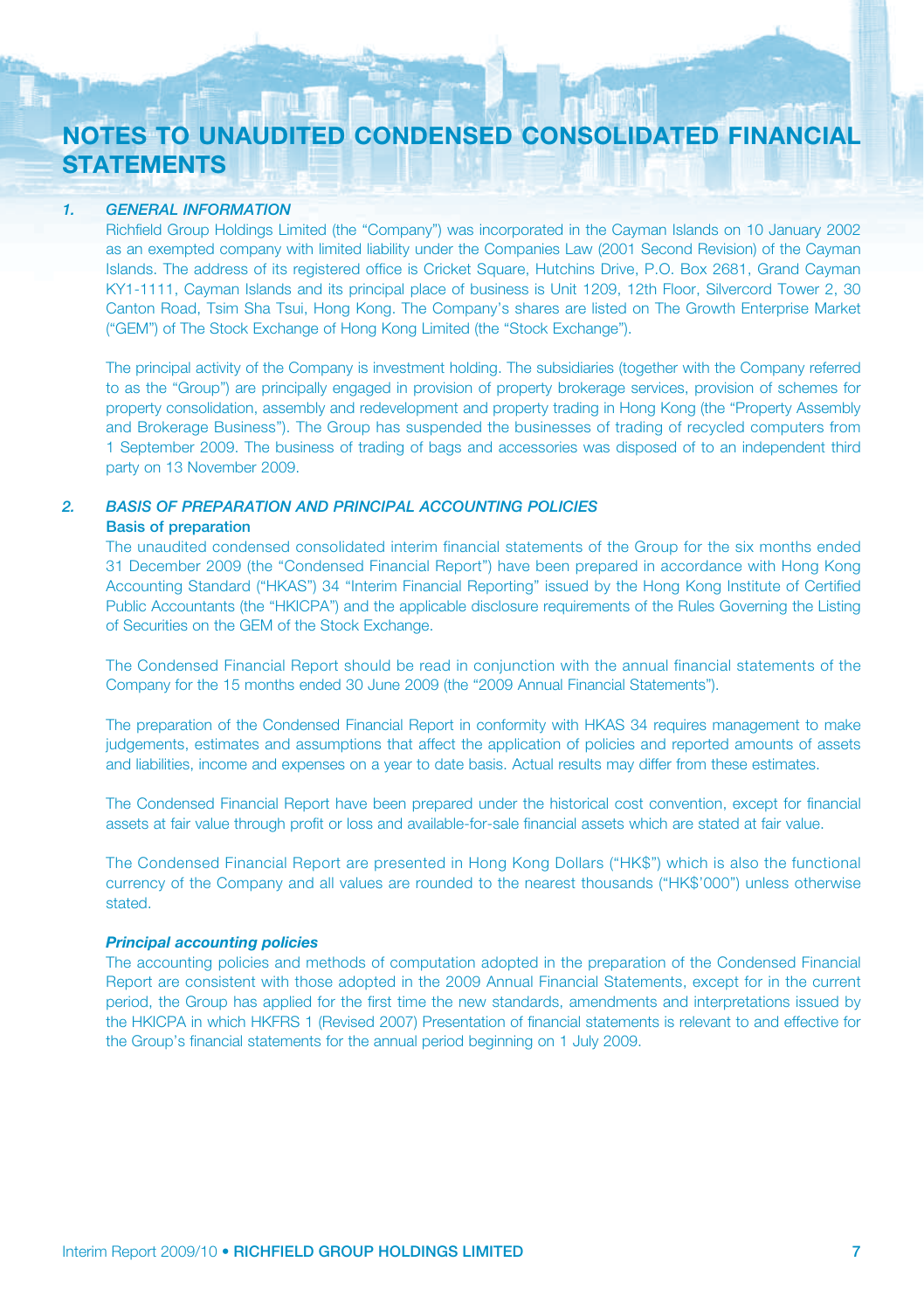In the current period, the Group has applied for the first time the following new and revised HKFRSs issued by the HKICPA, which are relevant to and effective for the Group's financial statements for the annual financial period beginning on 1 January 2009.

- HKAS 1 (Revised 2007) Presentation of financial statements
- HKFRS 8 Operating segments

The adoption of these new and revised HKFRSs has had no material effect on the Condensed Financial Report.

#### *HKAS 1 (Revised 2007) Presentation of financial statements*

The adoption of HKAS 1 (Revised 2007) makes certain changes to the format and titles of the primary financial statements and to the presentation of some items within these statements. It also gives rise to additional disclosures. The measurement and recognition of the Group's assets, liabilities, income and expenses is unchanged. However, some items that were recognised directly in equity are now recognised in other comprehensive income, for example fair value change on available-for-sale financial assets. HKAS 1 only affects the presentation of owner changes in equity and introduces a "Statement of comprehensive income". It has had no impact on the reported results or financial position of the Group. Comparatives have been restated to conform with the revised standard

#### *HKFRS 8 Operating segments*

The adoption of HKFRS 8 has not affected the identified and reportable operating segments for the Group. However, reported segment information is now based on internal management reporting information that is regularly reviewed by the chief operating decision maker. In the previous annual financial statements, segments were identified by reference to the dominant source and nature of the Group's risks and returns. Comparatives have been provided on a basis consistent with the revised segment information.

#### *Leasehold land*

Upfront payments made to acquire land held under an operating lease are stated at costs less accumulated amortisation and any accumulated impairment losses. Amortisation is calculated on a straight line basis over the term of the lease except where an alternative basis is more representative of the time pattern of benefits to be derived by the Group from use of the land.

### *3. SEGMENT INFORMATION*

The Group has adopted HKFRS 8 "Operating Segments" with effect from 1 July 2009. The operating segments are reported in a manner consistent with the way in which information is reported internally to the Group's senior management for the purposes of resource allocation and assessment of segment performance. The Group has identified the following reportable segments.

- (a) the Property Assembly and Brokerage Business, details of which have been set out in note 1;
- (b) Trading of recycled computers segment (the "Recycled Computer Business"). This business has been suspended since 1 September 2009; and
- (c) Trading of bags and accessories segment represents the selling of bags and accessories via retail shops, department store counters, overseas agents and distributors. This business has been disposed of in November 2009 and regarded as "discontinued operations".

The directors consider the adoption of HKFRS 8 had not changed the identified operating segments for the Group compared to the 2009 annual financial statements.

Under HKFRS 8, reported segment information is based on internal management reporting information that is regularly reviewed by the chief operating decision-maker, i.e. the Chief Executive. The Chief Executive assesses segment profit or loss using a measure of operating profit. The measurement policies the Group uses for segment reporting under HKFRS 8 are the same as those used in its HKFRS financial statements, except that certain items are not included in arriving at the operating results of the operating segments (mainly corporate income and expenses).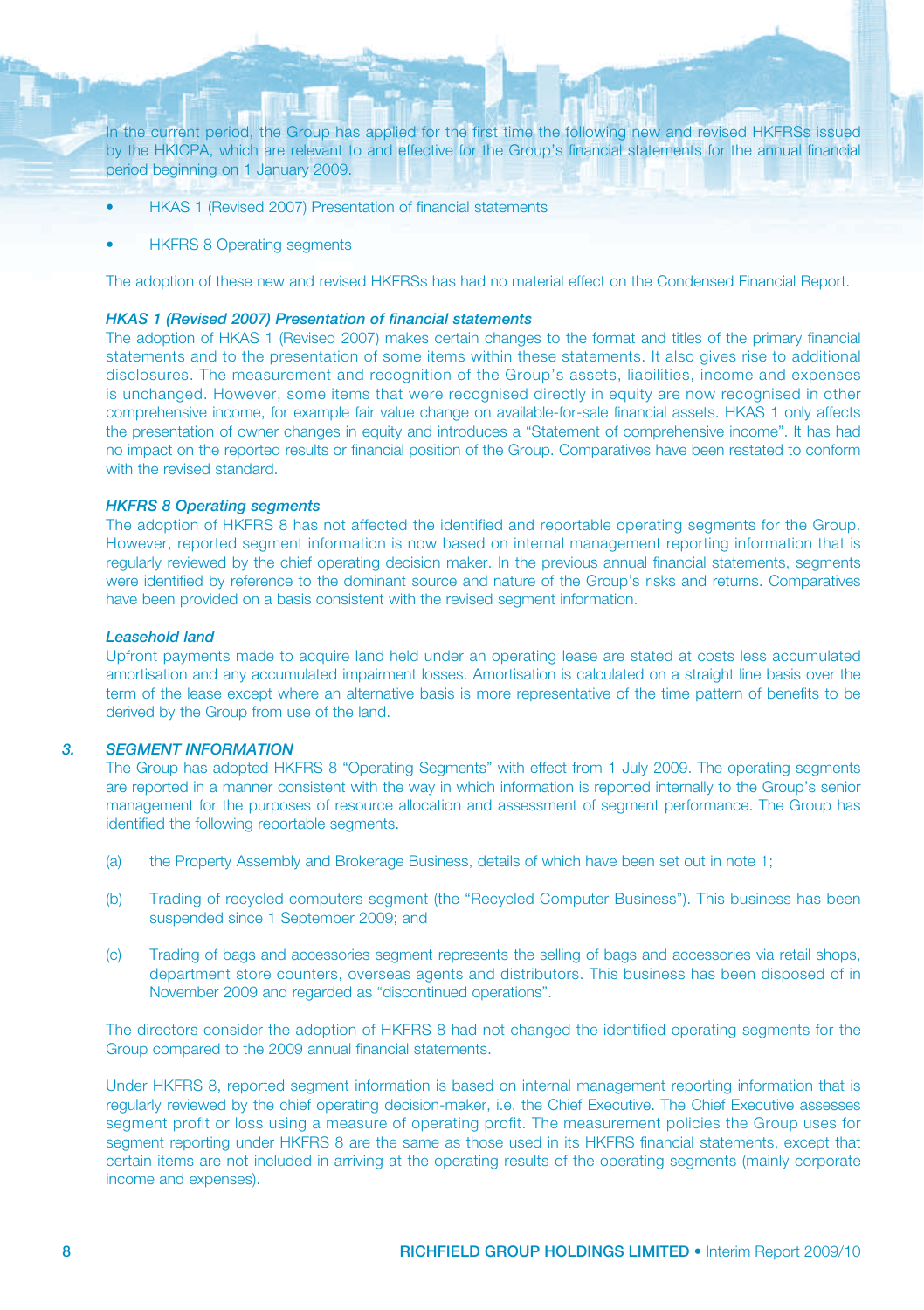Segment assets include all assets with the exception of corporate assets, including available-for-sale financial asset, bank balances and cash and other assets which are not directly attributable to the business activities of operating segments as these assets are managed on a group basis.

Information regarding the Group's reportable segments is set out below:

|                                                                 | <b>Continuing operations</b>                                                                     | <b>Discontinued</b><br>operations                                        |                                 |                                                                 |
|-----------------------------------------------------------------|--------------------------------------------------------------------------------------------------|--------------------------------------------------------------------------|---------------------------------|-----------------------------------------------------------------|
|                                                                 | <b>Property</b><br><b>Assembly and</b><br><b>Brokerage</b><br><b>Business</b><br><b>HK\$'000</b> | <b>Recycled</b><br><b>Computer</b><br><b>Business</b><br><b>HK\$'000</b> | <b>Total</b><br><b>HK\$'000</b> | <b>Trading of</b><br>bags and<br>accessories<br><b>HK\$'000</b> |
| Six months ended 31 December 2009<br>(Unaudited)                |                                                                                                  |                                                                          |                                 |                                                                 |
| Reportable segment revenue*                                     | 128,418                                                                                          | 2,123                                                                    | 130,541                         |                                                                 |
| Reportable segment profit/(loss)                                | 62,439                                                                                           | (1, 463)                                                                 | 60,976                          |                                                                 |
| Corporate income<br>Corporate expenses                          |                                                                                                  |                                                                          | 615<br>(1,039)                  | 788                                                             |
| Profit before income tax                                        |                                                                                                  |                                                                          | 60,552                          | 788                                                             |
|                                                                 |                                                                                                  |                                                                          | <b>Total</b><br><b>HK\$'000</b> | <b>Total</b><br><b>HK\$'000</b>                                 |
| As at 31 December 2009 (Unaudited)<br>Reportable segment assets | 666,153                                                                                          | 40                                                                       | 666,193                         |                                                                 |
|                                                                 |                                                                                                  |                                                                          | <b>Total</b><br><b>HK\$'000</b> | <b>Total</b><br><b>HK\$'000</b>                                 |
| Six months ended 31 December 2008<br>(Unaudited)                |                                                                                                  |                                                                          |                                 |                                                                 |
| Reportable segment revenue*                                     | 31,465                                                                                           | 8,183                                                                    | 39,648                          |                                                                 |
| Reportable segment profit/(loss)                                | 16,392                                                                                           | (2,421)                                                                  | 13,971                          |                                                                 |
| Corporate income<br>Corporate expenses                          |                                                                                                  |                                                                          | 711<br>(4,696)                  |                                                                 |
| Profit before income tax                                        |                                                                                                  |                                                                          | 9,986                           |                                                                 |
|                                                                 |                                                                                                  |                                                                          | <b>Total</b><br><b>HK\$'000</b> | <b>Total</b><br><b>HK\$'000</b>                                 |
| As at 31 December 2008 (Unaudited)<br>Reportable segment assets | 573,056                                                                                          | 1,919                                                                    | 574,975                         | $\overline{2}$                                                  |
| As at 30 June 2009 (Audited)<br>Reportable segment assets       | 575,303                                                                                          | 1,768                                                                    | 577,071                         | $\overline{2}$                                                  |

\* There were no inter-segment sales between different business segments.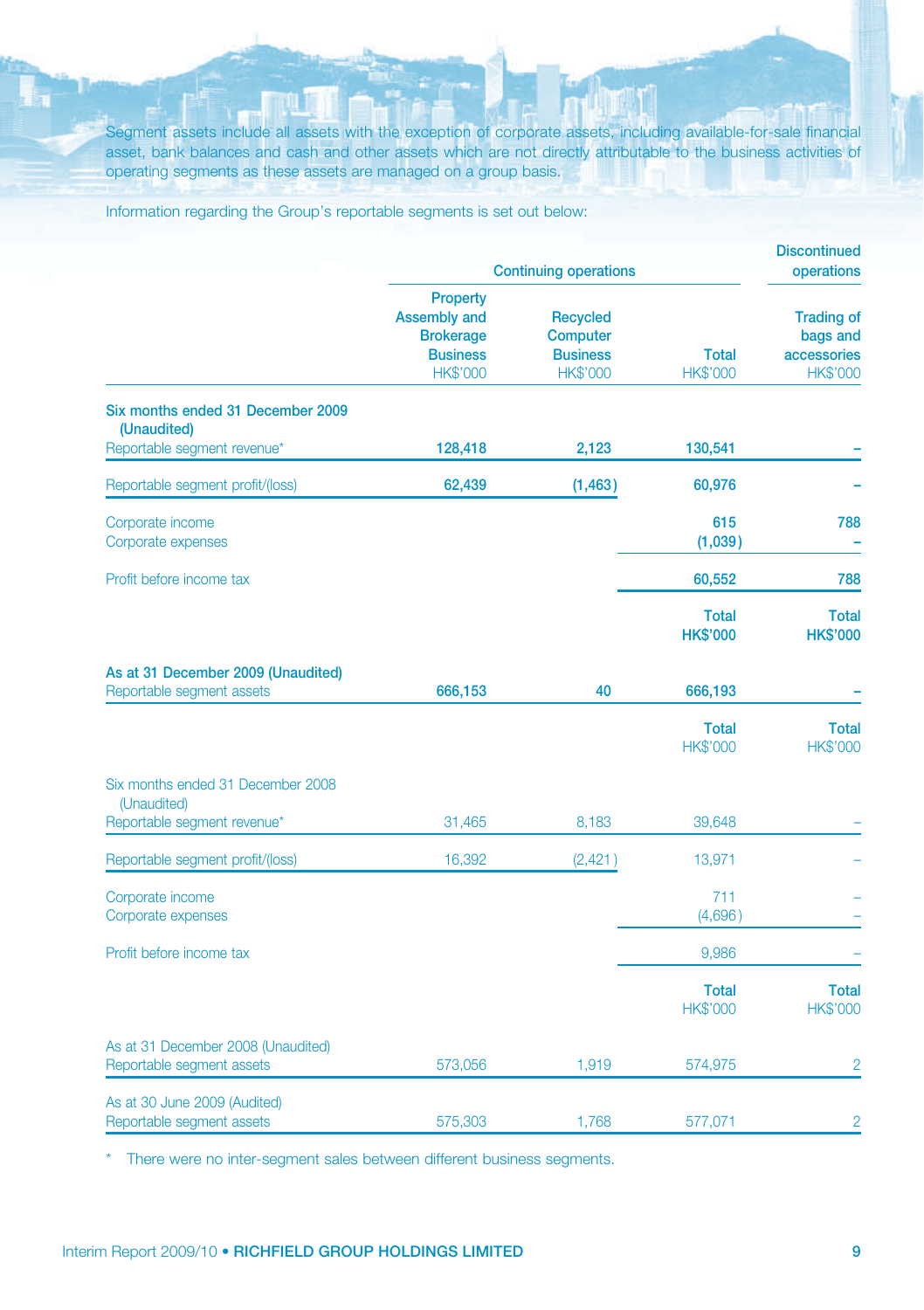### *4. REVENUE AND OTHER INCOME*

Revenue represents the net invoiced value of goods sold and net value of services rendered, after allowances for returns and trade discounts. All significant transactions amongst the companies comprising the Group have been eliminated on consolidation. Revenue and other income recognised during the period are as follows:

|                                       |                 | <b>Six months ended</b><br>31 December |                 | Three months ended<br>31 December |  |
|---------------------------------------|-----------------|----------------------------------------|-----------------|-----------------------------------|--|
|                                       | 2009            | 2008                                   | 2009            | 2008                              |  |
|                                       | (Unaudited)     | (Unaudited)                            | (Unaudited)     | (Unaudited)                       |  |
|                                       | <b>HK\$'000</b> | <b>HK\$'000</b>                        | <b>HK\$'000</b> | <b>HK\$'000</b>                   |  |
| <b>Revenue</b>                        |                 |                                        |                 |                                   |  |
| Continuing operations                 |                 |                                        |                 |                                   |  |
| Sales of goods                        | 2,123           | 8,183                                  |                 | 3,449                             |  |
| Sales of properties                   | 15,000          |                                        | 15,000          |                                   |  |
| <b>Commission income</b>              | 113,418         | 31,465                                 | 93,283          | 16,843                            |  |
|                                       |                 |                                        |                 |                                   |  |
|                                       | 130,541         | 39,648                                 | 108,283         | 20,292                            |  |
| Other income                          |                 |                                        |                 |                                   |  |
| Interest income                       | 583             | 1,372                                  | $6\phantom{a}$  | 884                               |  |
| Dividend income                       |                 | 331                                    |                 | 134                               |  |
| Fair value gain on financial assets   |                 |                                        |                 |                                   |  |
| at fair value through profit and loss | 32              |                                        |                 | 21                                |  |
| Sundry income                         | 216             | 300                                    | 119             | 138                               |  |
|                                       |                 |                                        |                 |                                   |  |
|                                       | 831             | 2,003                                  | 125             | 1,177                             |  |
|                                       | 131,372         | 41,651                                 | 108,408         | 21,469                            |  |
|                                       |                 |                                        |                 |                                   |  |

### *5. PROFIT BEFORE INCOME TAX*

The Group's profit before income tax is arrived at after charging and crediting the following:

|                                      | Six months ended<br>31 December |                 | Three months ended<br>31 December |                 |
|--------------------------------------|---------------------------------|-----------------|-----------------------------------|-----------------|
|                                      | 2009                            | 2008            | 2009                              | 2008            |
|                                      | (Unaudited)                     | (Unaudited)     | (Unaudited)                       | (Unaudited)     |
|                                      | <b>HK\$'000</b>                 | <b>HK\$'000</b> | <b>HK\$'000</b>                   | <b>HK\$'000</b> |
| Fair value loss on financial assets  |                                 |                 |                                   |                 |
| at fair value through profit or loss |                                 | 3.448           | 30                                |                 |
| <b>Depreciation</b>                  | 458                             | 278             | 225                               | 153             |

### *6. INCOME TAX EXPENSE*

Hong Kong profits tax has been provided at the rate of 16.5% (three months and six months ended 31 December 2008: 16.5%) on the estimated assessable profit arising in Hong Kong for the current period.

Deferred tax had not been provided for the Group because the Group had no material temporary differences at the balance sheet date (30 June 2009: Nil).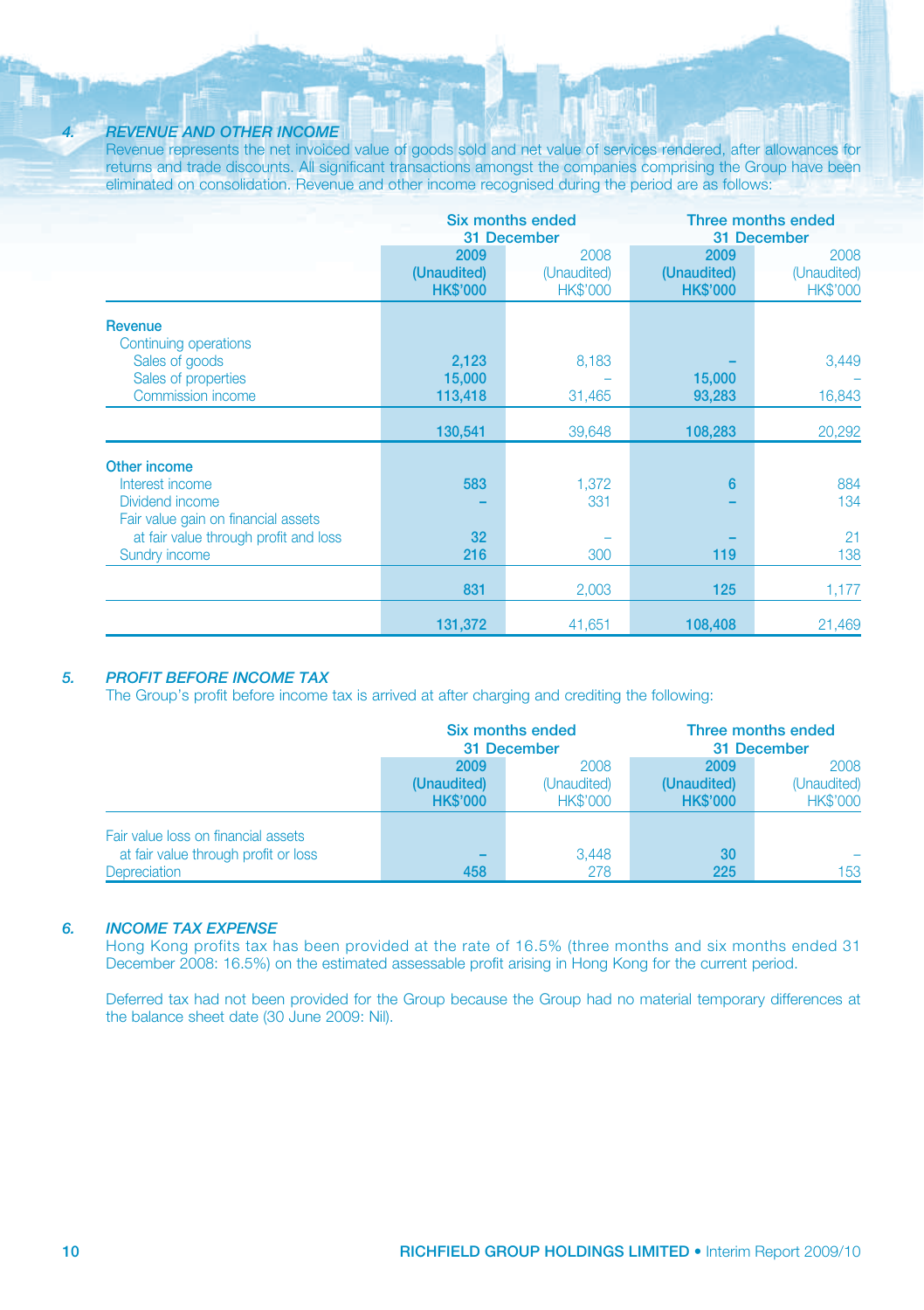#### *7. DISCONTINUED OPERATIONS*

As mentioned in note 1, the business of trading of bags and accessories was disposed of to an independent third party on 13 November 2009. As this business had been suffering persistent losses and there will be no significant improvement in the near future, the Group entered into a sale and purchase agreement on 13 November 2009 to dispose of this business to an independent third party and the disposal was completed on the same date. This business segment is presented as the discontinued operations in accordance with HKFRS 5.

Profit for the period from the discontinued operations is analysed as follows:

|                                                                                             | Six months ended<br>31 December        |                                        | Three months ended<br>31 December      |                                        |
|---------------------------------------------------------------------------------------------|----------------------------------------|----------------------------------------|----------------------------------------|----------------------------------------|
|                                                                                             | 2009<br>(Unaudited)<br><b>HK\$'000</b> | 2008<br>(Unaudited)<br><b>HK\$'000</b> | 2009<br>(Unaudited)<br><b>HK\$'000</b> | 2008<br>(Unaudited)<br><b>HK\$'000</b> |
| Profit for the period:<br>Discontinued trading of bags<br>and accessories business (note a) |                                        |                                        |                                        |                                        |
| Gain on disposals (note 16)                                                                 | 788                                    |                                        | 788                                    |                                        |
| Profit for the period from<br>the discontinued operations                                   | 788                                    |                                        | 788                                    |                                        |

### Note a:

An analysis of the results and cash flows of the discontinued operations included in the consolidated income statement and the consolidated cash flow statement is as follows:

|                                                     | <b>Six months ended</b><br>31 December |                                        | Three months ended<br>31 December      |                                        |
|-----------------------------------------------------|----------------------------------------|----------------------------------------|----------------------------------------|----------------------------------------|
|                                                     | 2009<br>(Unaudited)<br><b>HK\$'000</b> | 2008<br>(Unaudited)<br><b>HK\$'000</b> | 2009<br>(Unaudited)<br><b>HK\$'000</b> | 2008<br>(Unaudited)<br><b>HK\$'000</b> |
| Revenue<br>General and administrative expenses      |                                        |                                        |                                        |                                        |
| Loss for the period from<br>discontinued operations |                                        |                                        |                                        |                                        |
| Operating cash flows<br>Investing cash flows        |                                        |                                        |                                        |                                        |
| Total cash flow                                     |                                        |                                        |                                        |                                        |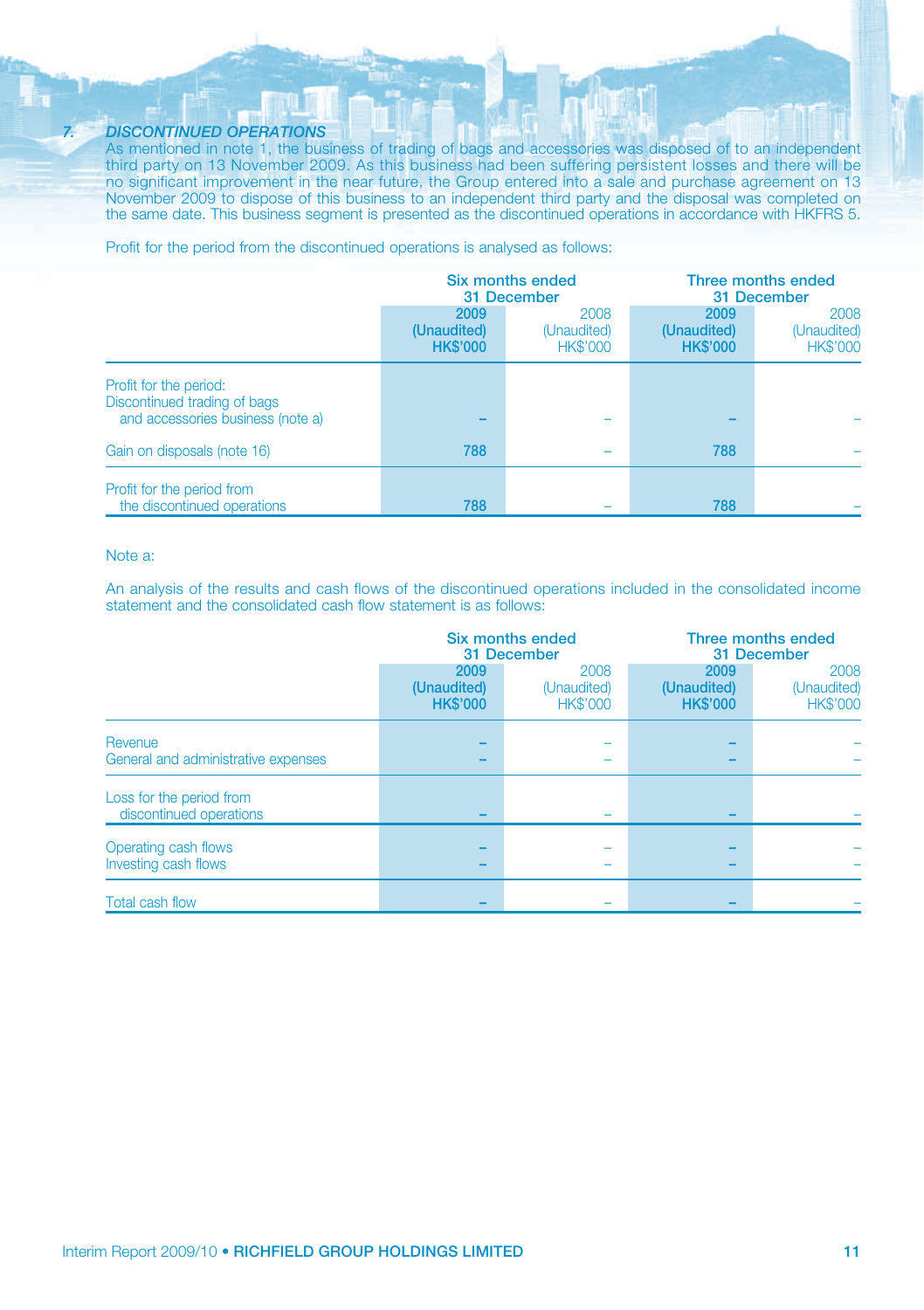### *8. DIVIDENDS*

The Board does not recommend the payment of an interim dividend for the three months and the six months ended 31 December 2009 (three months and six months ended 31 December 2008: Nil).

Dividend payable to owners attributable to the previous financial period, approved and paid during the interim period of HK0.366 cent per share.

### *9. EARNINGS PER SHARE*

The calculation of basic earnings per share is based on the following:

|                                                                            |             | Six months ended<br>31 December | Three months ended<br>31 December |             |
|----------------------------------------------------------------------------|-------------|---------------------------------|-----------------------------------|-------------|
|                                                                            | 2009        | 2008                            | 2009                              | 2008        |
|                                                                            | (Unaudited) | (Unaudited)                     | (Unaudited)                       | (Unaudited) |
| Profit for the period, attributable to<br>owners of the Company (HK\$'000) |             |                                 |                                   |             |
| - from continuing operations                                               | 49,952      | 7,000                           | 43,787                            | 5,227       |
| - from discontinued operations                                             | 788         |                                 | 788                               |             |
| Weighted average number of                                                 | 50,740      | 7,000                           | 44,575                            | 5,227       |
| ordinary shares in issue ('000)                                            | 2,928,500   | 2,928,500                       | 2,928,500                         | 2,928,500   |
| Basic earnings per share (HK cents)                                        |             |                                 |                                   |             |
| - from continuing operations                                               | 1.71        | 0.23                            | 1.50                              | 0.18        |
| - from discontinued operations                                             | 0.02        |                                 | 0.02                              |             |
|                                                                            | 1.73        | 0.23                            | 1.52                              | 0.18        |

Diluted earnings per share from continuing operations and from discontinued operations for the three months and the six months ended 31 December 2009 and the corresponding periods in 2008 are not presented as no dilutive events existed during those periods.

### *10. GOODWILL*

Goodwill arose from the acquisition of Richfield Realty Limited ("Richfield Realty") in previous years. The net carrying amount of goodwill can be analysed as follows:

|                                                                        | 31 December<br>2009<br>(Unaudited)<br><b>HK\$'000</b> | 30 June<br>2009<br>(Audited)<br><b>HK\$'000</b> |
|------------------------------------------------------------------------|-------------------------------------------------------|-------------------------------------------------|
| Attributable to the Property Assembly and<br><b>Brokerage Business</b> | 474,000                                               | 474,000                                         |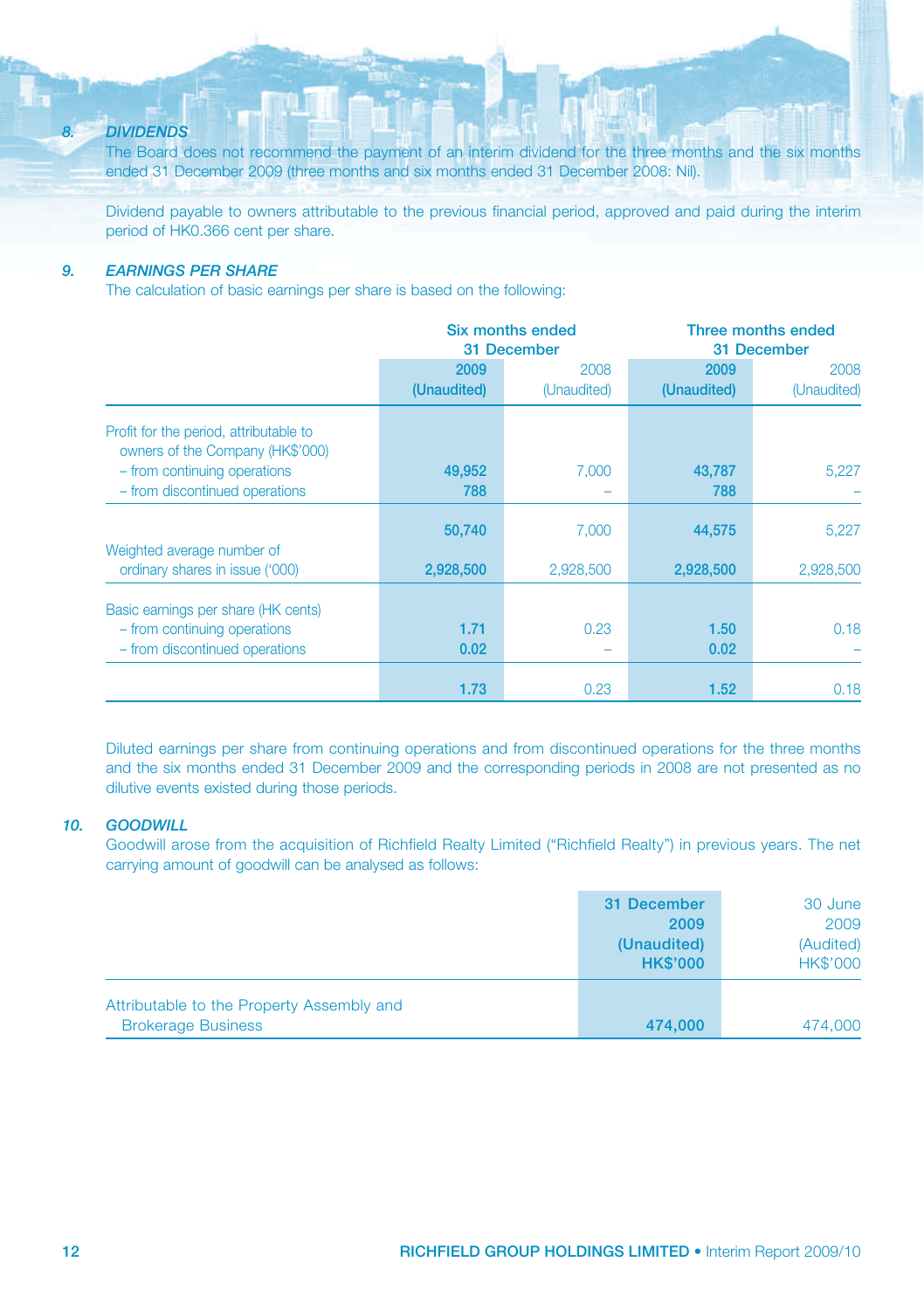### *11. AVAILABLE-FOR-SALE FINANCIAL ASSETS*

|                                                                   | 31 December<br>2009<br>(Unaudited)<br><b>HK\$'000</b> | 30 June<br>2009<br>(Audited)<br><b>HK\$'000</b> |
|-------------------------------------------------------------------|-------------------------------------------------------|-------------------------------------------------|
| Listed equity securities - Hong Kong<br>Unlisted investment funds | 85,000<br>14,816                                      | 19,700<br>8,912                                 |
|                                                                   | 99,816                                                | 28.612                                          |

Movements of the available-for-sale financial assets are as follows:

|                                        | 31 December     |
|----------------------------------------|-----------------|
|                                        | 2009            |
|                                        | (Unaudited)     |
|                                        | <b>HK\$'000</b> |
| Carrying amount as at 1 July 2009      | 28,612          |
| <b>Additions</b>                       | 4,652           |
| Fair value gains, net                  | 66,552          |
| Carrying amount as at 31 December 2009 | 99,816          |

### *12. TRADE RECEIVABLES*

For the trading of bags and accessories and the Recycled Computer Business, the Group's trading terms with its trade customers were mainly on credit, which generally have credit terms of up to 90 days (30 June 2009: 90 days). For the Property Assembly and Brokerage Business, the Group generally allows a credit period from 1 month to 3 years to its customers, in accordance with the terms of the mutual agreements after individual negotiations. The Group seeks to maintain strict control over its outstanding receivables to minimise credit risk. Overdue balances are reviewed regularly by senior management.

Ageing analysis of the Group's trade receivables as at the balance sheet dates based on the invoice dates is as follows:

|                               | 49,922                                                | 5,196                                           |
|-------------------------------|-------------------------------------------------------|-------------------------------------------------|
| Within 90 days<br>91-180 days | 49,600<br>322                                         | 5,196<br>-                                      |
|                               | 31 December<br>2009<br>(Unaudited)<br><b>HK\$'000</b> | 30 June<br>2009<br>(Audited)<br><b>HK\$'000</b> |

### *13. RESTRICTED BANK DEPOSITS*

Restricted bank deposits were temporarily received from the buyers of the property assembly projects. These deposits were held on behalf of them for the purpose of the payment of initial deposits to the owners of the properties in accordance with the provisional sales and purchase agreements.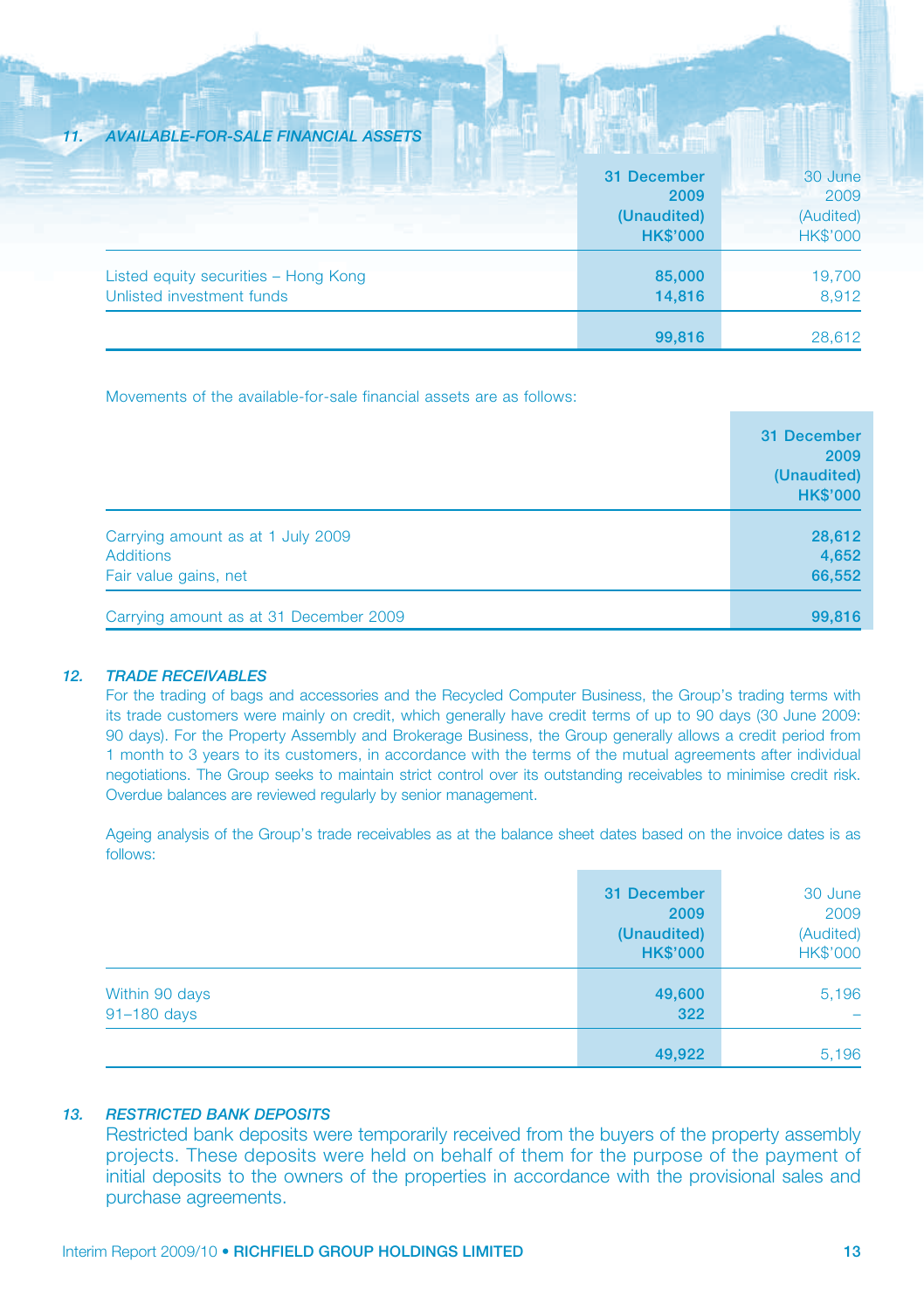### *14. TRADE PAYABLES*

Ageing analysis of the Group's trade payables as at the balance sheet dates based on the invoice dates is as follows:

|               | 31 December<br>2009<br>(Unaudited)<br><b>HK\$'000</b> | 30 June<br>2009<br>(Audited)<br><b>HK\$'000</b> |
|---------------|-------------------------------------------------------|-------------------------------------------------|
| Over 365 days | 1,293                                                 | 1.994                                           |

### *15. SHARE CAPITAL*

|                                                 | <b>Number of shares</b> | (Unaudited)<br><b>HK\$'000</b> |
|-------------------------------------------------|-------------------------|--------------------------------|
| <b>Authorised</b>                               |                         |                                |
| 10,000,000,000 ordinary shares of HK\$0.01 each | 10,000,000,000          | 100,000                        |
| Issued and fully paid                           |                         |                                |
| At 1 July 2009 and 31 December 2009             | 2,928,500,000           | 29,285                         |

The Company has a share option scheme for the directors and eligible employees and consultants of the Group. There were no outstanding share options at the beginning and end of the period.

During the period, no share options were granted and exercised.

### *16. DISPOSALS OF SUBSIDIARIES*

For the three months and the six months ended 31 December 2009, the Group's subsidiaries, FX International Limited, Multi Merchant Investments Limited and Solid Wealth Limited were disposed of. Details of the disposals and its impact on the consolidated cash flow statements were summarised as follows:

|                                            | <b>Three months</b>            |
|--------------------------------------------|--------------------------------|
|                                            | and six months<br>ended        |
|                                            | 31 December                    |
|                                            | 2009                           |
|                                            | (Unaudited)<br><b>HK\$'000</b> |
| Net liabilities disposed of:               |                                |
| Cash and bank balances                     | $\overline{2}$                 |
| Accrued expenses and other payables        | (463)                          |
| Tax payables                               | (322)                          |
|                                            | (783)                          |
| <b>Total consideration</b>                 | 5                              |
| Gain on disposals of subsidiaries (note 7) | 788                            |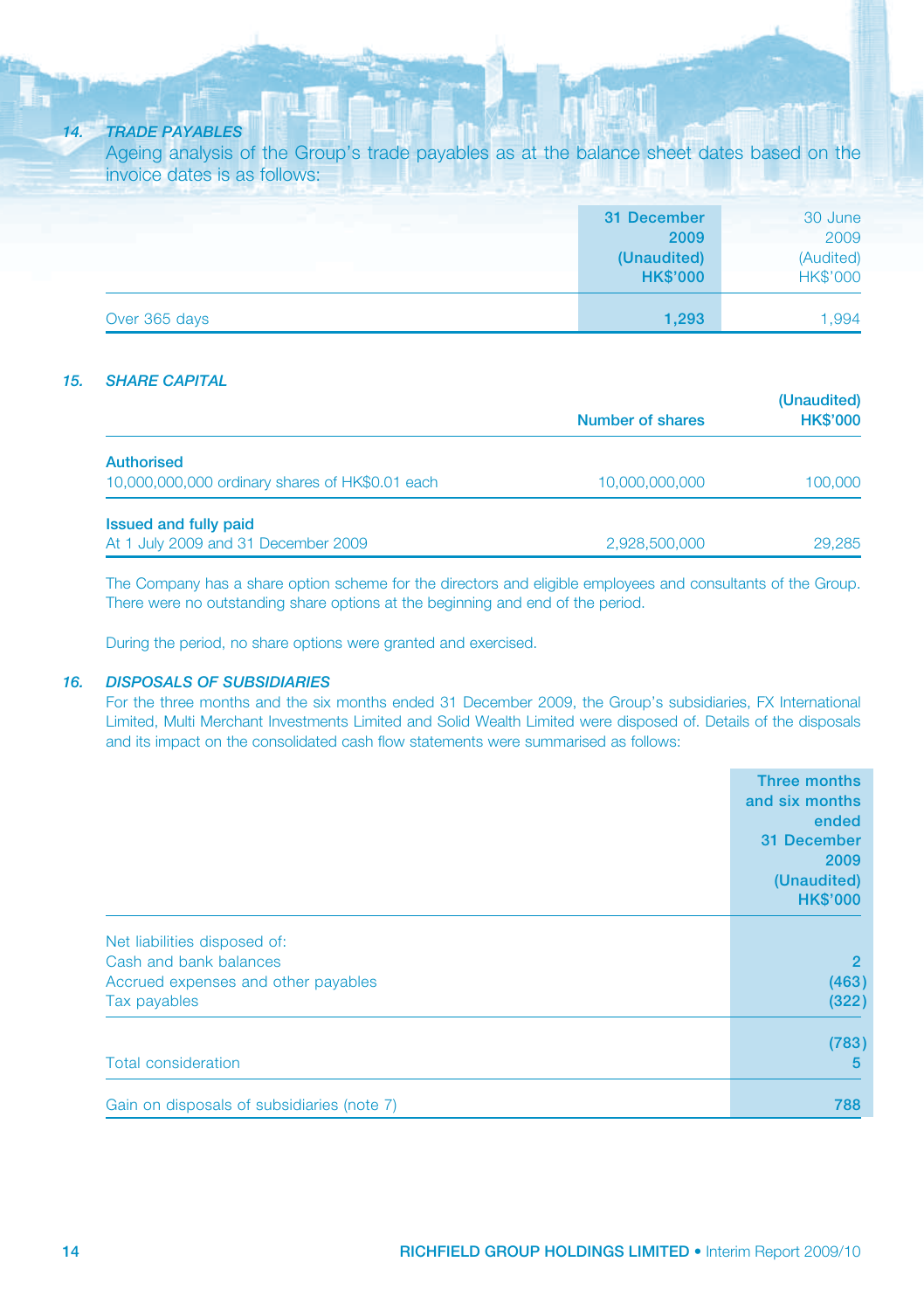| Cash inflow on disposals:                                                                | Three months<br>and six months<br>ended<br>31 December<br>2009<br>(Unaudited)<br><b>HK\$'000</b> |
|------------------------------------------------------------------------------------------|--------------------------------------------------------------------------------------------------|
| Sale consideration settled in cash<br>Cash and cash equivalents in a subsidiary disposed | 5<br>(2)                                                                                         |
| Cash inflow on disposals                                                                 | з                                                                                                |

There were no disposals of subsidiaries during the three months and the six months ended 31 December 2008.

### *17. RELATED PARTY TRANSACTIONS*

The Group had the following material transactions with its related parties during the period and the balances with the related parties at the end of the periods:

|                                                                                                                                       | Six months ended<br>31 December        |                                        |                                        | Three months ended<br>31 December      |
|---------------------------------------------------------------------------------------------------------------------------------------|----------------------------------------|----------------------------------------|----------------------------------------|----------------------------------------|
|                                                                                                                                       | 2009<br>(Unaudited)<br><b>HK\$'000</b> | 2008<br>(Unaudited)<br><b>HK\$'000</b> | 2009<br>(Unaudited)<br><b>HK\$'000</b> | 2008<br>(Unaudited)<br><b>HK\$'000</b> |
| Operating lease rental expenses<br>paid to a related company owned<br>by one of the key management                                    |                                        |                                        |                                        |                                        |
| personal of the Group<br>Operating lease rental expenses paid to<br>a related company owned by one of<br>the director of the Company  | 484<br>310                             | 469                                    | 243<br>310                             | 238                                    |
| Professional fees paid to a related<br>company in which one director of<br>the Company is a partner                                   |                                        | 497                                    |                                        | 335                                    |
| Financial printing services fees paid to<br>a related company in which one<br>director of the Company is a substantial<br>shareholder | 140                                    |                                        | 126                                    |                                        |
|                                                                                                                                       | 934                                    | 966                                    | 679                                    | 573                                    |

These transactions were conducted at pre-determined prices in accordance with terms mutually agreed between the Group and those related parties. These transactions are conducted in the normal course of business.

Key management personnel compensation.

|                              | Six months ended<br>31 December |                 |                 | Three months ended<br>31 December |
|------------------------------|---------------------------------|-----------------|-----------------|-----------------------------------|
|                              | 2008<br>2009                    |                 | 2009            | 2008                              |
|                              | (Unaudited)                     | (Unaudited)     | (Unaudited)     | (Unaudited)                       |
|                              | <b>HK\$'000</b>                 | <b>HK\$'000</b> | <b>HK\$'000</b> | <b>HK\$'000</b>                   |
|                              |                                 |                 |                 |                                   |
| Short-term employee benefits | 5,000                           | -               | 5.000           |                                   |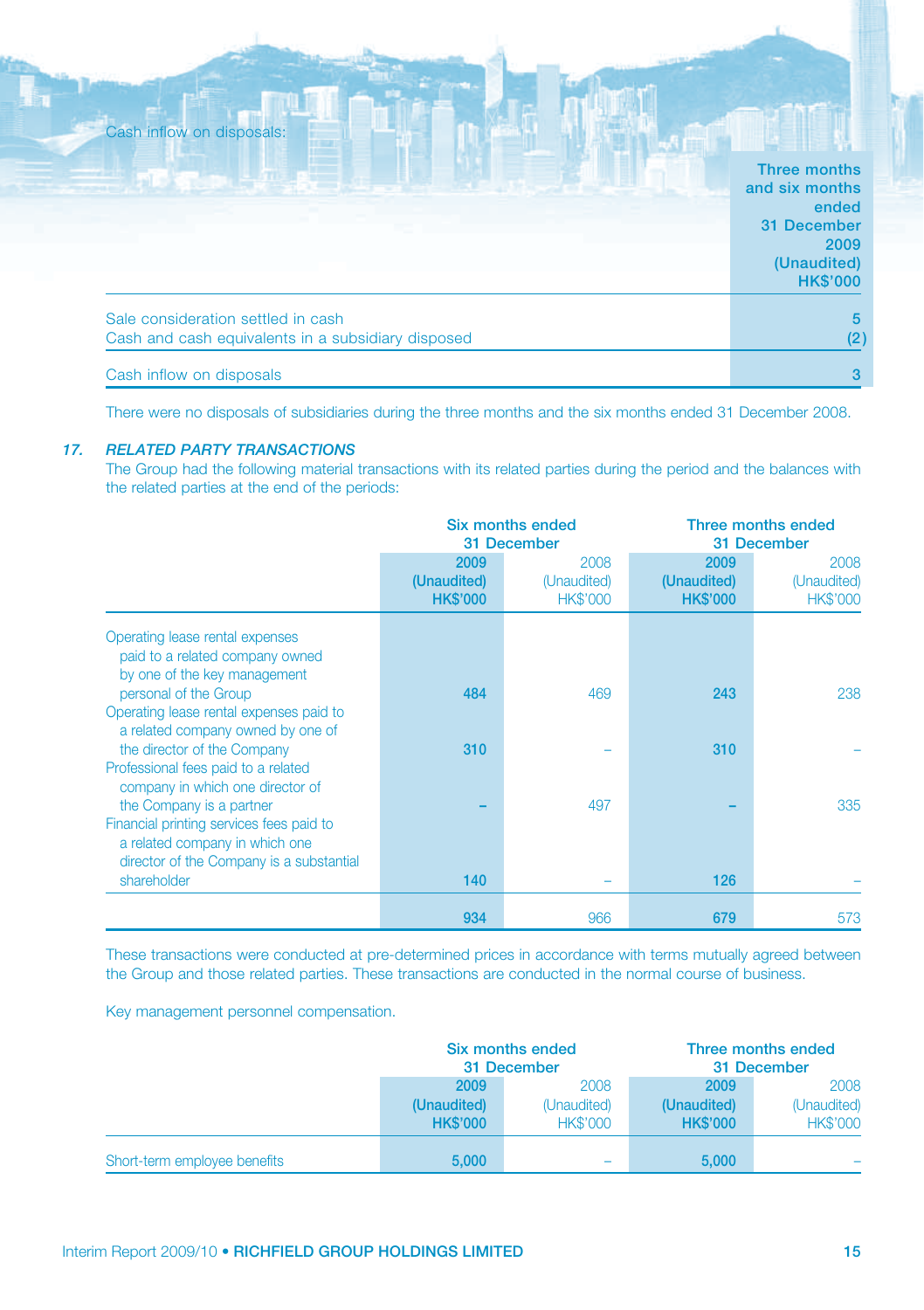# **INTERIM DIVIDEND**

The Board does not recommend the payment of an interim dividend for the six months ended 31 December 2009 (six months ended 31 December 2008: Nil).

# **MANAGEMENT DISCUSSION AND ANALYSIS**

The Group is principally engaged in provision of property brokerage services, carrying out schemes for property consolidation, assembly and redevelopment, property trading in Hong Kong. The Group has suspended the business of trading of recycled computers from 1 September 2009. The business of trading of bags and accessories was disposed of to an independent third party on 13 November 2009.

The Group is also currently engaged in property assembly schemes for approximately 220 redevelopment projects in Hong Kong. Those engaged projects are all residential and commercial properties which are located in Hong Kong Island and Kowloon.

# **FINANCIAL REVIEW**

### **RESULTS**

During the six months ended 31 December 2009, the Group recorded a turnover of approximately HK\$130,541,000, representing an increase of approximately 229% compared with the corresponding period last year of approximately HK\$39,648,000. The increase in turnover was mainly attributed to the increase in turnover of the Property Assembly and Brokerage Business. In respect of the Property Assembly and Brokerage Business, it contributes approximately HK\$128,418,000 to the turnover of the Group for the period and this represents an increase of approximately 308% compared with the corresponding period last year of approximately HK\$31,465,000 because of the completion of more property assembly projects during the period due to the improved market condition in Hong Kong property market since the mid of 2009.

Profit before income tax of the Group for the six months ended 31 December 2009 was approximately HK\$61,340,000, representing an increase of approximately 514% when compared with the corresponding period last year of approximately HK\$9,986,000. Due to the increase of turnover for the six months ended 31 December 2009, profit attributable to owners for the period was increased to approximately HK\$50,740,000 compared with that of approximately HK\$7,000,000 for the corresponding period last year.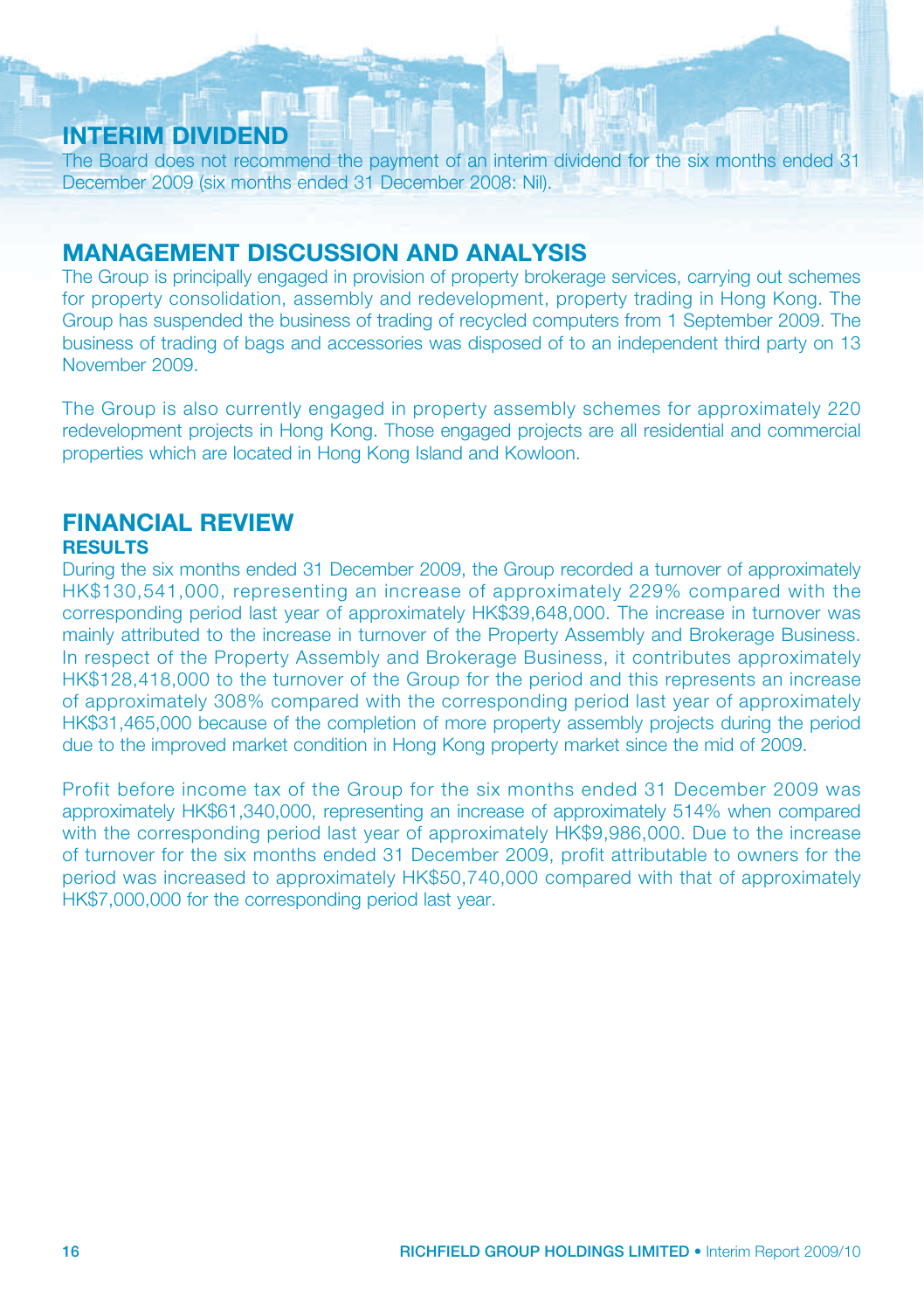### **LIQUIDITY, FINANCIAL RESOURCES AND CAPITAL STRUCTURE**

During the six months ended 31 December 2009, the Group mainly financed its operations with its own working capital.

As at 31 December 2009, the Group had net current assets of approximately HK\$293,150,000 (30 June 2009: approximately HK\$282,873,000), including cash and bank balances of approximately HK\$257,873,000 (30 June 2009: approximately HK\$247,131,000).

As at 31 December 2009, the Group had no secured loans (30 June 2009: Nil).

As at 31 December 2009, the gearing ratio (defined as the ratio between total bank borrowings and total assets) was zero (30 June 2009: zero), since the Group has no bank borrowings.

There is no material change in capital structure of the Company during the six months ended 31 December 2009.

### **SIGNIFICANT INVESTMENT HELD, MATERIAL ACQUISITIONS OR DISPOSALS OF SUBSIDIARIES AND AFFILIATED COMPANIES, AND FUTURE PLANS FOR MATERIAL INVESTMENTS OR CAPITAL ASSETS**

Save for those disclosed in this interim report, there were no significant investment held, material acquisitions or disposals of subsidiaries and affiliated companies during the six months ended 31 December 2009 and there is no plan for material investments or capital assets as at the date of this interim report.

### **CONTINGENT LIABILITIES**

The Group had no material contingent liabilities as at 31 December 2009.

### **LEASE AND CONTRACTED COMMITMENTS**

The Group leases certain of its office premises under non-cancellable operating lease arrangements with lease terms ranging from one to three years.

At 31 December 2009, the Group had total future minimum lease payments in respect of noncancellable operating leases falling due as follows:

|                                                                                                            | 31 December<br>2009<br>(Unaudited)<br><b>HK\$'000</b> | 30 June<br>2009<br>(Audited)<br><b>HK\$'000</b> |
|------------------------------------------------------------------------------------------------------------|-------------------------------------------------------|-------------------------------------------------|
| Land and buildings expiring:<br>Within one year<br>1,777<br>In the second to fifth years, inclusive<br>142 | 1,190<br>273                                          |                                                 |
|                                                                                                            | 1,919                                                 | 1,463                                           |

Save for the above commitment, as at 31 December 2009, neither the Group nor the Company had any other significant commitments.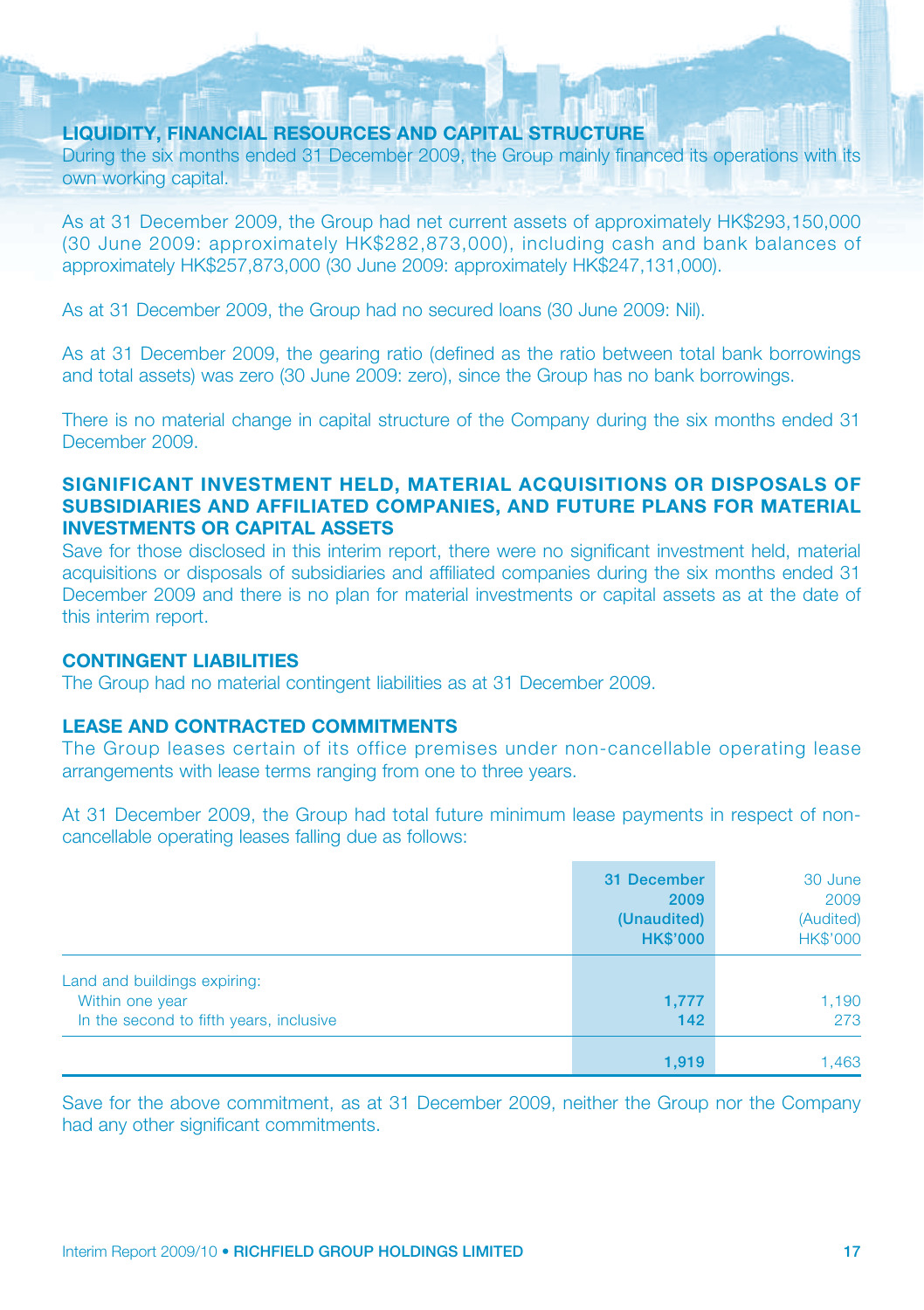### **FOREIGN EXCHANGE EXPOSURE**

The Group's income and expenditure during the six months ended 31 December 2009 were denominated in United States dollars ("US\$"), HK dollars ("HK\$") and Renminbi ("RMB"), and most of the assets and liabilities as at 31 December 2009 were denominated in HK\$. Accordingly, the Board is of the view that, to certain extent, the Group is exposed to foreign currency exchange risk. For the US\$ foreign exchange exposure, the Board believes the exposure is small as the exchange rate of US\$ to HK\$ is comparatively stable. However, the Group is exposed to RMB foreign exchange exposure and fluctuation of exchange rates of RMB against HK\$ could affect the Group's results of operations. During the period under review, no hedging transaction or arrangement was made.

### **TREASURY POLICIES**

The Group adopts a conservative approach towards its treasury policies. The Group strives to reduce exposure to credit risk by performing ongoing credit evaluations of the financial conditions of its customers. To manage liquidity risk, the Board closely monitors the Group's liquidity position to ensure that the liquidity structure of the Group's assets, liabilities and commitments can meet its funding requirements.

### **SEGMENT INFORMATION Business seaments**

# **Property assembly and brokerage**

Property assembly and brokerage comprised of provision of property brokerage services, carrying out schemes for property consolidation, assembly and redevelopment and property trading. Property assembly and brokerage represents approximately 98% of the total turnover which amounts to approximately HK\$128,418,000 (six months ended 31 December 2008: approximately HK\$31,465,000).

### *Trading of recycled computer*

Trading of recycled computer comprised of trading and distribution of recycled computers and related accessories. Trading of recycled computers represents approximately 2% of the total turnover which amounts to approximately HK\$2,123,000 (six months ended 31 December 2008: approximately HK\$8,183,000).

### *Trading of bags and accessories*

Trading of bags and accessories comprised of retail sales and wholesale to agents and distributors. Trading of bags and accessories represents approximately 0% of the total turnover which amounts to approximately nil (six months ended 31 December 2008: approximately nil).

### *Geographical segments*

For the six months ended 31 December 2009, the whole turnover of approximately HK\$130,541,000 was for Hong Kong and it was increased significantly by approximately 229% as compared to the total turnover of previous corresponding period of HK\$39,648.000 The increase was mainly attributed to the increase in turnover from the property assembly and brokerage.

Please refer to note 3 to the unaudited condensed consolidated financial statements of this interim report for details on operating segments.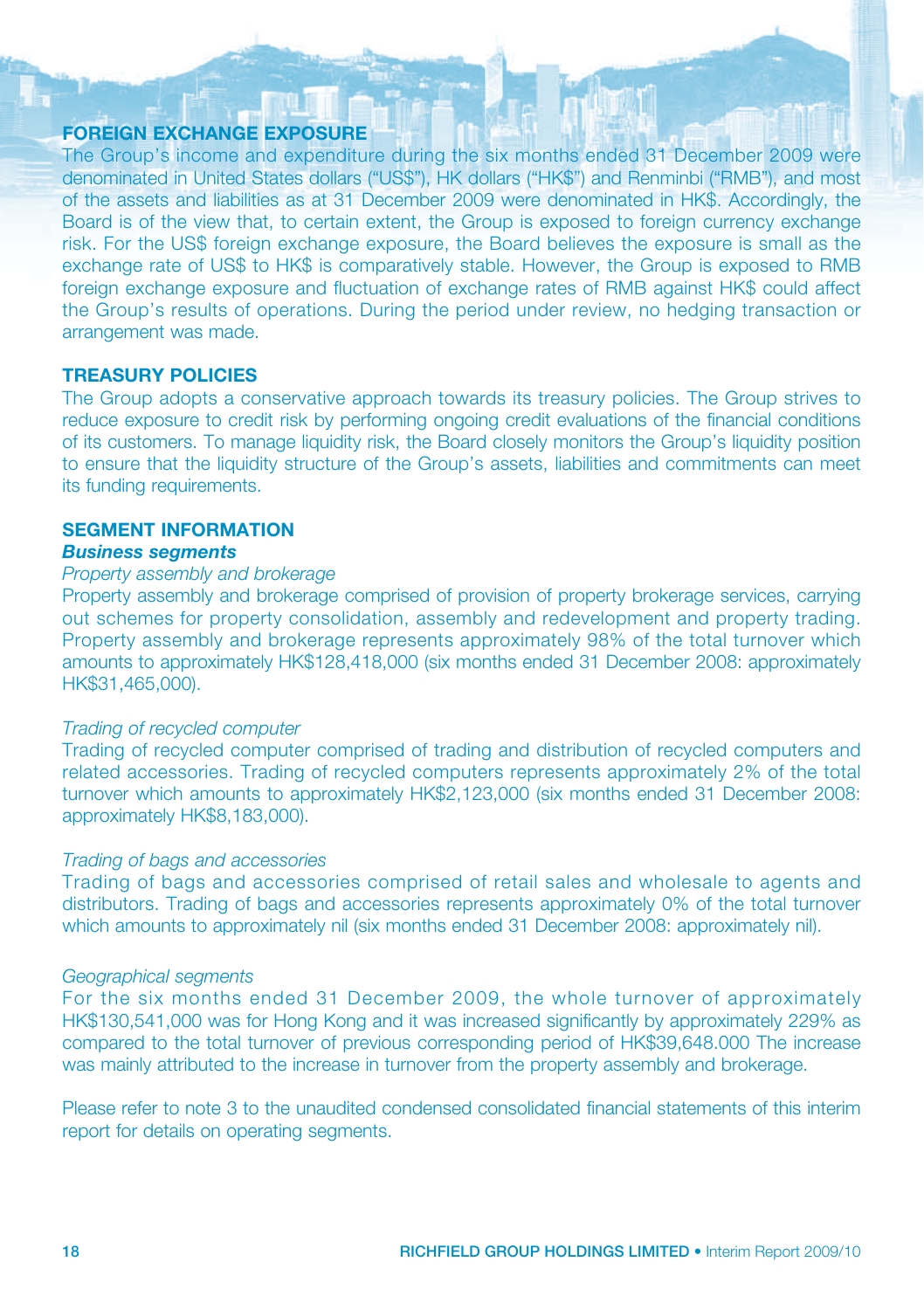### **EMPLOYEES AND REMUNERATION POLICIES**

As at 31 December 2009, the Group had 145 (30 June 2009: 105) employees, including directors of the Company. Total staff costs (including directors' emoluments) were approximately HK\$25,128,000 for the six months ended 31 December 2009 as compared to approximately HK\$9,757,000 for the six months ended 31 December 2008. Remuneration is determined with reference to market terms and the performance, qualification and experience of individual employee. Year-end bonus based on individual performance will be paid to employees as recognition of and reward for their contributions. Other benefits include contributions to statutory mandatory provident fund scheme to its employees in Hong Kong and share option scheme.

# **BUSINESS REVIEW**

During the six months ended 31 December 2009, the economy and property market were improved gradually due to the improvement of market sentiment, the Group continued to expand its core business, the provision of property assembly, brokerage and trading of property. Turnover from the Property Assembly and Brokerage Business for the six months ended 31 December 2009 was approximately HK\$128,418,000, representing an increase of approximately 308% (six months ended 31 December 2008: approximately HK\$31,465,000). Operating profit for the Property Assembly and Brokerage Business was approximately HK\$62,439,000 which was increased by approximately 281% compared with that of approximately HK\$16,392,000 for the corresponding period last year.

During the period under review, the Group has completed 11 assembly projects, which are mainly located in the densely populated areas in Hong Kong Island and Kowloon, such as Causeway Bay, Western District, Mongkok, Aberdeen and Tai Kok Tsui, etc., with the total contract sum and the total gross profit of approximately HK\$2,606,141,000 and approximately HK\$75,000,000 respectively.

As at 31 December 2009, the Group had approximately 220 property assembly projects in progress with a total site area of approximately 2,800,000 square feet. Among those projects in progress, approximately 110 projects are located in Hong Kong Island, mainly in the Mid-Levels, Sheung Wan, Causeway Bay, Western District, Shau Kei Wan, Quarry Bay and Aberdeen, etc.. Approximately 110 projects are located in Kowloon, mainly in Tsim Sha Tsui, Sham Shui Po, Mong Kok, Tai Kok Tsui, Ho Man Tin, To Kwa Wan and Kowloon City, etc..

The business of trading of recycled computers contributed approximately HK\$2,123,000 to the Group's turnover for the six months ended 31 December 2009, representing approximately 2% of the Group's turnover for the reporting period and a substantial decrease compared with the corresponding period last year (six months ended 31 December 2008; approximately HK\$8,183,000). An operating loss of approximately HK\$1,463,000 was recorded for the reporting period. Because of the unsatisfactory results, the Group has suspended the business of the trading of recycled computers from 1 September 2009 and would consider to terminate if the loss persisted. There was no turnover for the business of trading of bag and accessories during the six months ended 31 December 2009. The business of trading of bag and accessories was disposed of to an independent third party on 13 November 2009.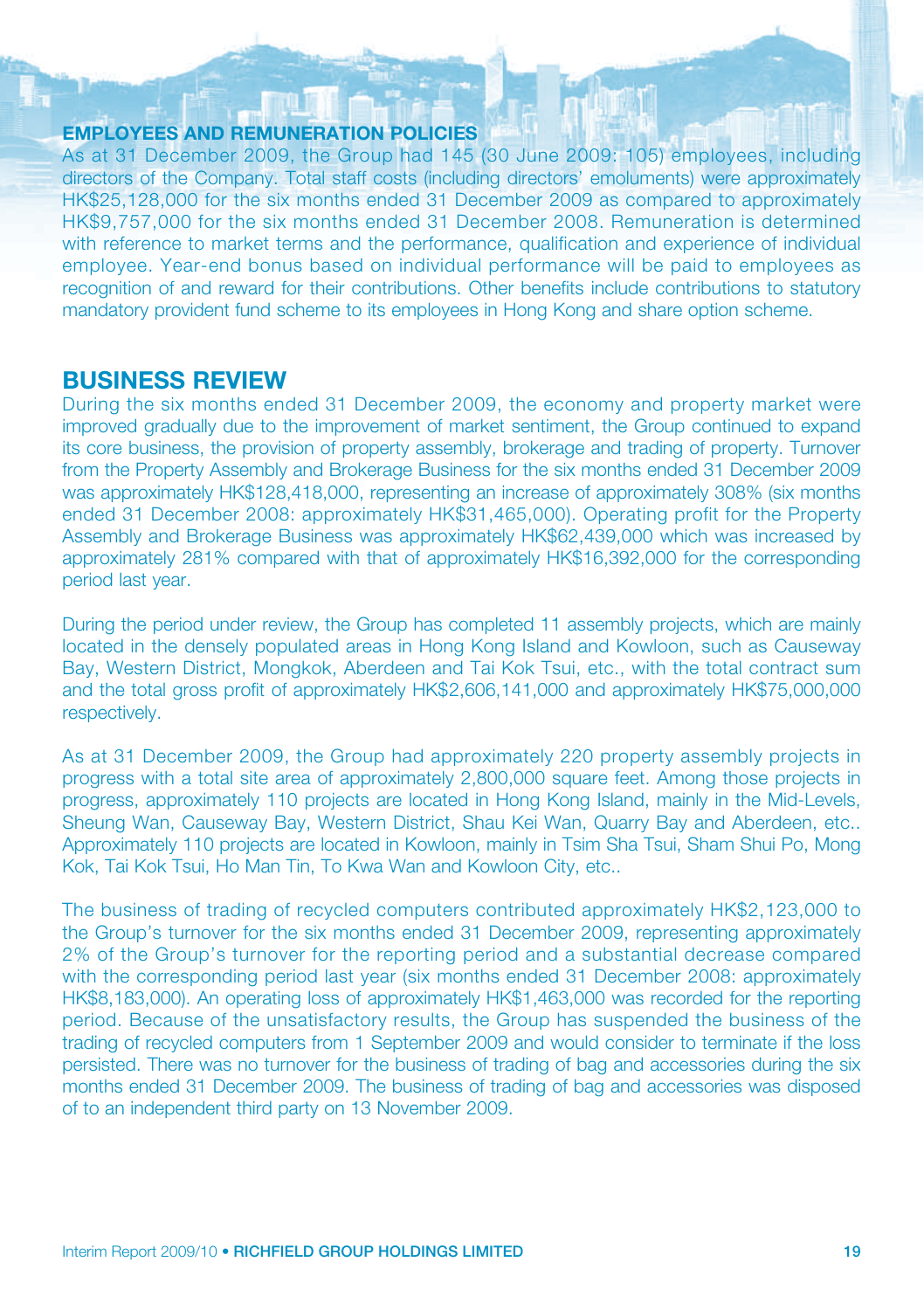# **PROSPECTS**

The Hong Kong property market rebounded gradually since the first quarter of year 2009 due to the improvement of market sentiment and low interest rate environment. It would foster a favorable business environment to the Group. With the prospering property market, the property developers are more aggressive in building up their land reserve to cater for future demand. In view of the limited supply of land in Hong Kong, property assembly for redevelopment purpose would be one of the major sources of land supply to the developers. The demand for the Group's high-quality property assembly projects, especially in urban district, has been increased significantly.

At present, there are about 40,000 buildings which are 40 years' old or above. Among which 8% are over 50 years' old. In the 60's, Hong Kong experienced rapid population and economic growth, which triggered a building boom and massive urban expansion. Due to premature construction technology and without constant maintenance, buildings rapidly deteriorate and decline into slums. The problem of ageing and decaying buildings is most serious in older urban areas, and these areas include Sham Shui Po, Kwun Tong, Mongkok, Western District, Sau Kei Wan, Aberdeen and To Kwa Wan, etc. In view of this, the government policies are expected to be more favourable to redevelopment. The government proposes to lower the sales threshold needed to 80% from the present 90% for all buildings aged 50 or above to trigger compulsory acquisitions of all units in redevelopment project. Such proposed changes would greatly facilitate private sector participation in urban renewal, thus provide more opportunities to the Group in acquiring full ownership of target properties.

Notwithstanding the global economy recession, the Group remains optimistic in property assembly and brokerage business. The Group is dedicated to develop strategically in the property assembly and brokerage business and actively seeking opportunities for premium property assembly projects so as to drive the growth of the Group.

In respect of the trading businesses of bags and accessories and recycled computers, profit margin and turnover are expected to be tumbled in the forthcoming future due to keen competition and surge of operating costs. Since both businesses are not the core businesses of the Group, the Group suspended these businesses from 1 September 2009 and has directed the resources to development of the business of property assembly and brokerage. The business of trading of bags and accessories was disposed of to an independent third party on 13 November 2009.

### **CONNECTED TRANSACTION**

There were no significant connected party transactions entered into by the Group for the six months ended 31 December 2009.

# **SHARE OPTIONS**

During the six months ended 31 December 2009, no share option was granted, exercised or lapsed under the share option scheme adopted on 21 May 2002.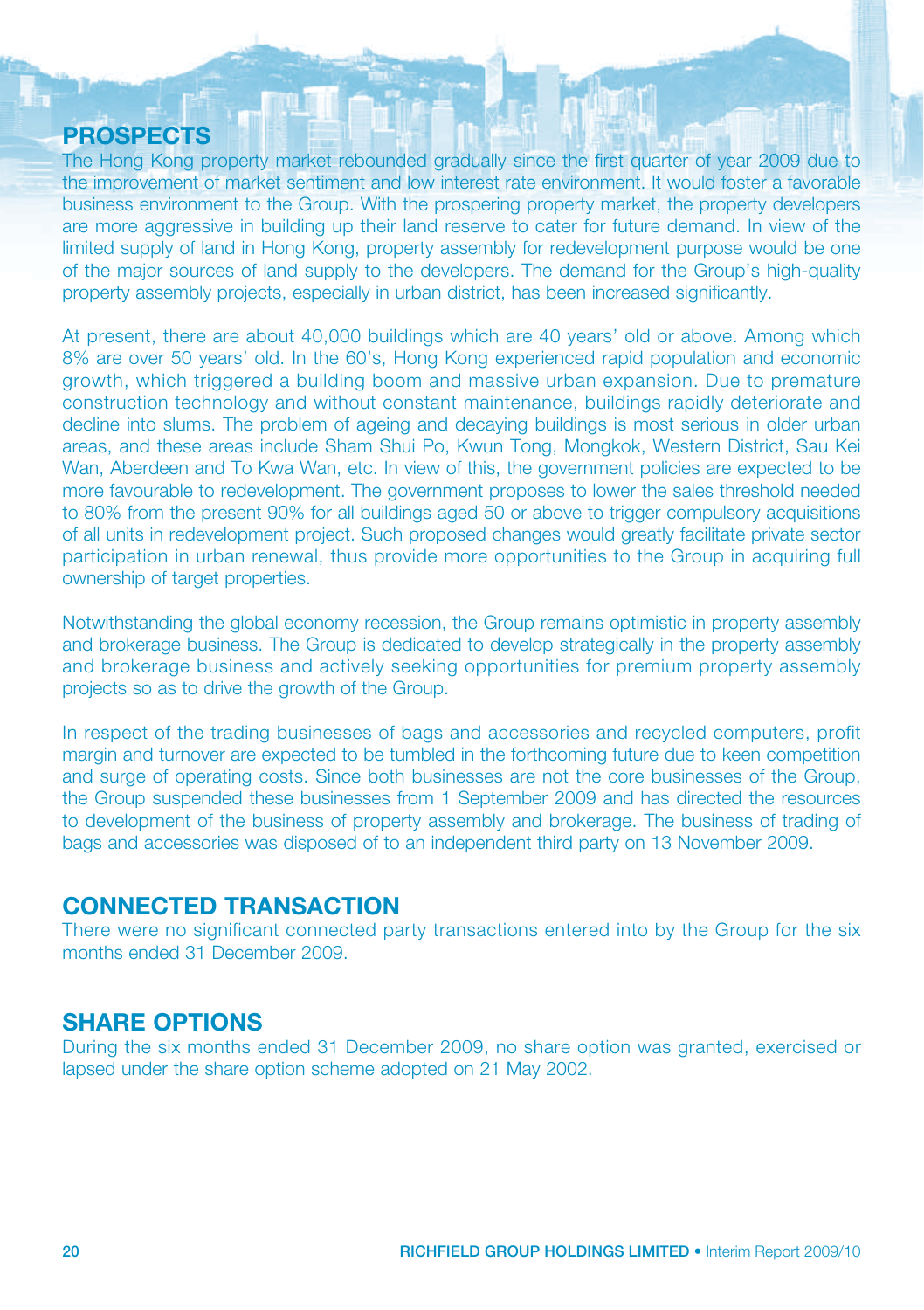# **DIRECTORS' AND CHIEF EXECUTIVES' INTERESTS AND SHORT POSITIONS IN THE SHARES, UNDERLYING SHARES AND DEBENTURES OF THE COMPANY OR ANY ASSOCIATED CORPORATION**

As at 31 December 2009, the interests and short positions of the directors and chief executives of the Company in the shares, underlying shares and debentures of the Company or any of its associated corporations (within the meaning of Part XV of the Securities and Futures Ordinance (Cap. 571, Laws of Hong Kong) ("SFO")) which were required to be notified to the Company and the Stock Exchange pursuant to Divisions 7 and 8 of Part XV of the SFO (including interests or short positions which they were taken or deemed to have under such provisions of the SFO) or as recorded in the register required to be kept by the Company under Section 352 of the SFO or otherwise notified to the Company and the Stock Exchange pursuant to the required standards of dealings by directors as referred to in Rules 5.46 of the GEM Listing Rules, were as follows:

|                                          |                             | <b>Number of Shares</b> |               | Approximate                   |
|------------------------------------------|-----------------------------|-------------------------|---------------|-------------------------------|
| <b>Director</b>                          | Personal<br><b>interest</b> | Corporate<br>interest   | <b>Total</b>  | percentage of<br>shareholding |
| Mr. Pong Wai San,<br>Wilson ("Mr. Pong") | 352.176.000                 | 936,794,000<br>(Note)   | 1,288,970,000 | 44.01%                        |

Note: These shares are beneficially owned by Virtue Partner Group Limited, a company wholly owned by Mr. Pong.

All the interests disclosed above represent long position in the shares of the Company.

Save as disclosed above, as at 31 December 2009, none of the directors and chief executives of the Company had any other interests or short positions in any shares, underlying shares or debentures of the Company or any of its associated corporation (within the meaning of Part XV of the SFO) which were required to be notified to the Company and the Stock Exchange pursuant to Divisions 7 and 8 of Part XV of the SFO (including interests or short positions which they were taken or deemed to have under such provisions of the SFO), or which were required to be recorded in the register kept by the Company under Section 352 of the SFO or otherwise notified to the Company and the Stock Exchange pursuant to Rules 5.46 of the GEM Listing Rules.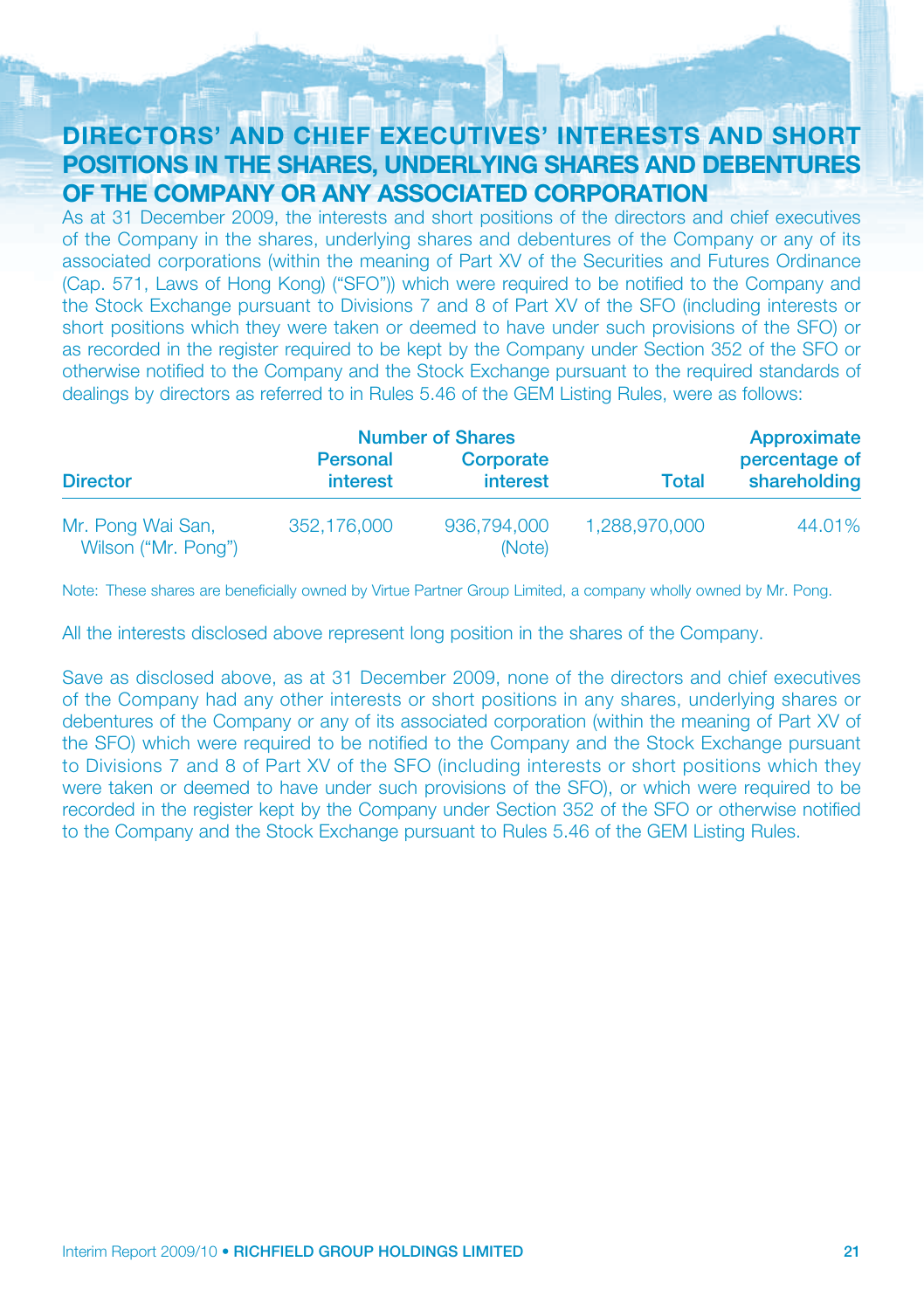# **SUBSTANTIAL SHAREHOLDERS' INTERESTS IN SHARES**

As at 31 December 2009, other than the interests of certain directors and chief executive of the Company as disclosed under the section headed "Directors' and chief executives' interests and short positions in the shares, underlying shares and debentures of the company or any associated corporation" above, the interests or short positions of person in the shares, underlying shares and debentures of the Company which would fall to be disclosed to the Company under the provisions of Divisions 2 and 3 of Part XV of the SFO or, who is, directly or indirectly, interested in 5% or more of the nominal value of any class of share capital carrying rights to vote in all circumstances at general meetings of any other members of the Group, or any other substantial shareholders whose interests or short positions were recorded in the register required to be kept by the Company under Section 336 of the SFO were as follows:

| Name of shareholder                                 | Capacity in<br>which shares<br>are held | Number of<br><b>issued shares</b> | Percentage of<br>the issued<br>share capital |
|-----------------------------------------------------|-----------------------------------------|-----------------------------------|----------------------------------------------|
| Ms. Tung Ching Yee, Helena<br>(Note 1)              | <b>Family interest</b>                  | 1,288,970,000                     | 44.01%                                       |
| <b>Virtue Partner Group Limited</b><br>(Note 2)     | Beneficial owner                        | 936.794.000                       | 31.99%                                       |
| Richfield (Holdings) Limited<br>(Note 3)            | <b>Beneficial owner</b>                 | 760,000,000                       | 25,95%                                       |
| Mr. Au Wing Wah<br>$("Mr. Au")$ (Note 3)            | Interest in controlled<br>corporation   | 760,000,000                       | 25,95%                                       |
| Vastwood Limited (Note 3)                           | Beneficial owner                        | 760,000,000                       | 25,95%                                       |
| <b>Richfield Group Holdings</b><br>Limited (Note 3) | Interest in controlled<br>corporation   | 760,000,000                       | 25,95%                                       |
| Ms. Kong Pik Fan (Note 4)                           | <b>Family interest</b>                  | 760,000,000                       | 25.95%                                       |

Notes:

- 1. Ms. Tung Ching Yee, Helena is the wife of Mr. Pong and accordingly deemed to be interested in the shares beneficially owned by Mr. Pong in his own capacity and through his controlled corporation, Virtue Partner Group Limited, under SFO.
- 2. These shares are beneficially owned by Virtue Partner Group Limited, a company wholly owned by Mr. Pong.
- 3. These shares are beneficially owned by Richfield (Holdings) Limited, a company wholly owned by Mr. Au, and therefore Mr. Au deemed to be interested in the shares owned by Richfield (Holdings) Limited, under SFO. On 12 June 2008, Richfield (Holdings) Limited as a chargor has executed a share charge in favour of Vastwood Limited, a wholly-owned subsidiary of Richfield Group Holdings Limited, as a chargee in respect of the fixed charge over these 760,000,000 shares. Therefore, Richfield Group Holdings Limited deemed to be interested in the shares owned by Vastwood Limited under SFO.
- 4. Ms. Kong Pik Fan is the wife of Mr. Au and accordingly deemed to be interested in the shares beneficially owned by Mr. Au in his own capacity and through his controlled corporation, Richfield (Holdings) Limited, under SFO.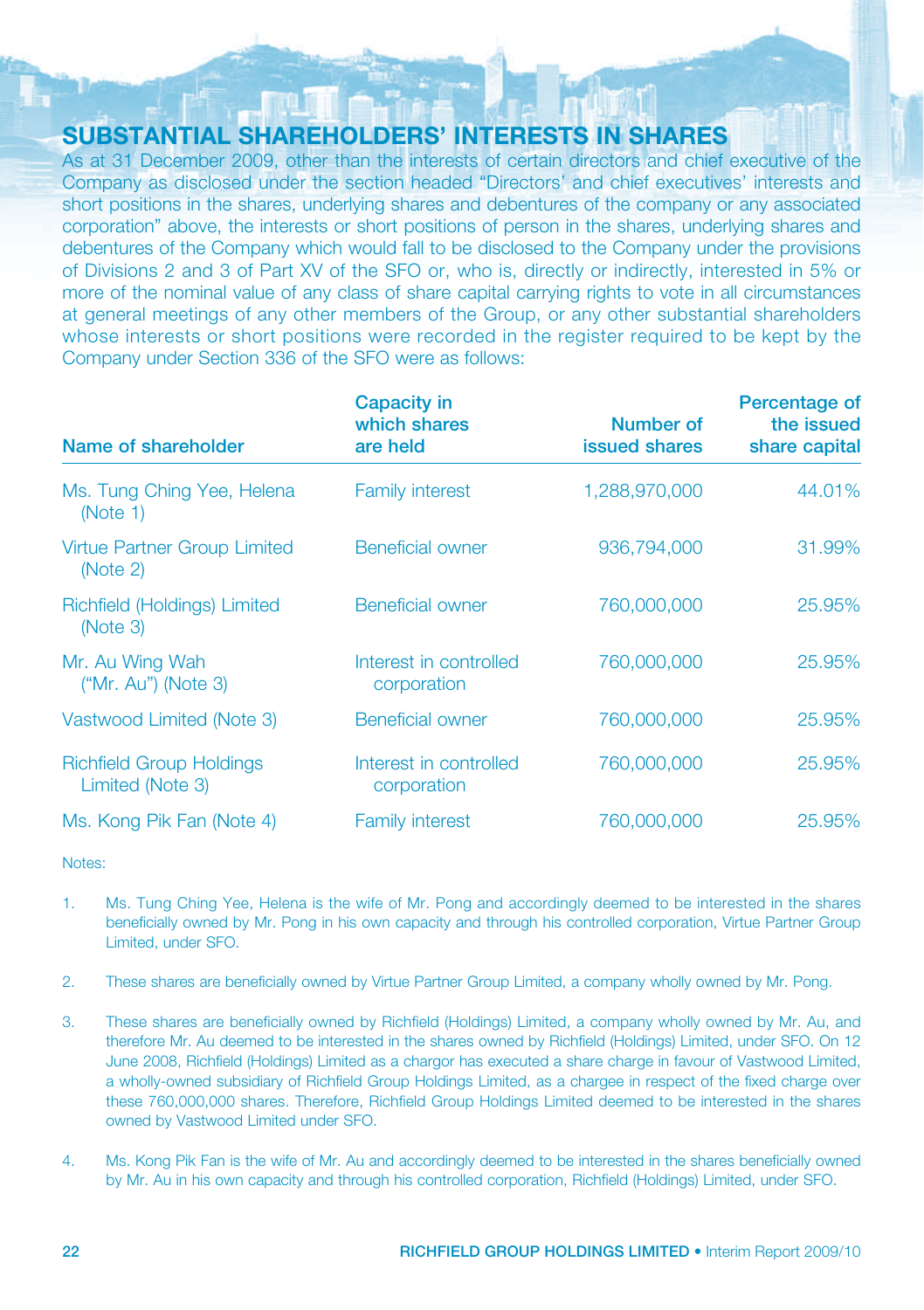### All the interests disclosed above represent long position in shares of the Company.

Save as disclosed above, as at 31 December 2009, the directors of the Company were not aware of any other person (other than the directors and chief executive of the Company) who had an interest or short position in the shares or underlying shares of the Company which would fall to be disclosed to the Company under the provisions of Divisions 2 and 3 of Part XV of the SFO or, who is, directly or indirectly, interested in 5% or more of the nominal value of any class of share capital carrying rights to vote in all circumstances at general meetings of any other members of the Group, or any other substantial shareholders whose interests or short positions were recorded in the register required to be kept by the Company under Section 336 of the SFO.

# **CHANGES OF DIRECTOR'S INFORMATION**

Pursuant to Rule 17.50A (1) of the GEM Listing Rules, the changes of information on directors of the Company are as follows:

Mr. Lung Hung Cheuk has appointed as independent non-executive director of iOne Holdings Limited, a company listed on the Main Board of the Stock Exchange of Hong Kong, on 18 September 2009.

Mr. Koo Fook Sun has resigned as the vice chairman and chief financial officer of 2020 ChinaCap Acquiro, Inc., a company listed on New York Stock Exchange Amex, on 19 October 2009. He has also resigned as independent non-executive director of China Communications Construction Company Limited on 29 December 2009.

Mr. Li Chi Chung has appointed as Company Secretary of Sino Gas Group Limited, a company listed on the Main Board of the Stock Exchange of Hong Kong, on 23 September 2009.

# **DIRECTOR'S RIGHTS TO ACQUIRE SHARE OR DEBENTURES**

Apart from as disclosed under the heading "Directors' and chief executives' interests and short positions in the shares, underlying shares and debentures of the company or any associated corporation" above, at no time during the reporting period were rights to acquire benefits by means of the acquisition of shares in or debentures of the Company or of any other body corporate granted to any directors or their respective spouse or children under 18 years of age, or were any such rights exercised by them; or was the Company, its holding company or any of its subsidiaries a party to any arrangements to enable the directors, their respective spouse or children under 18 years of age to acquire such rights in the Company or any other body corporate.

### **PURCHASE, REDEMPTION OR SALE OF THE LISTED SECURITIES OF THE COMPANY**

Neither the Company, nor any of its subsidiaries has purchased, redeemed or sold any of the Company's listed shares during the six months ended 31 December 2009.

### **DIRECTOR'S INTERESTS IN COMPETING INTERESTS**

As at the date of this report, none of the directors, the management shareholders of the Company and their respective associates (as defined in the GEM Listing Rules) had any interest in a business which causes or may cause a significant competition with the business of the Group and any other conflicts of interest which any such person has or may have with the Group.